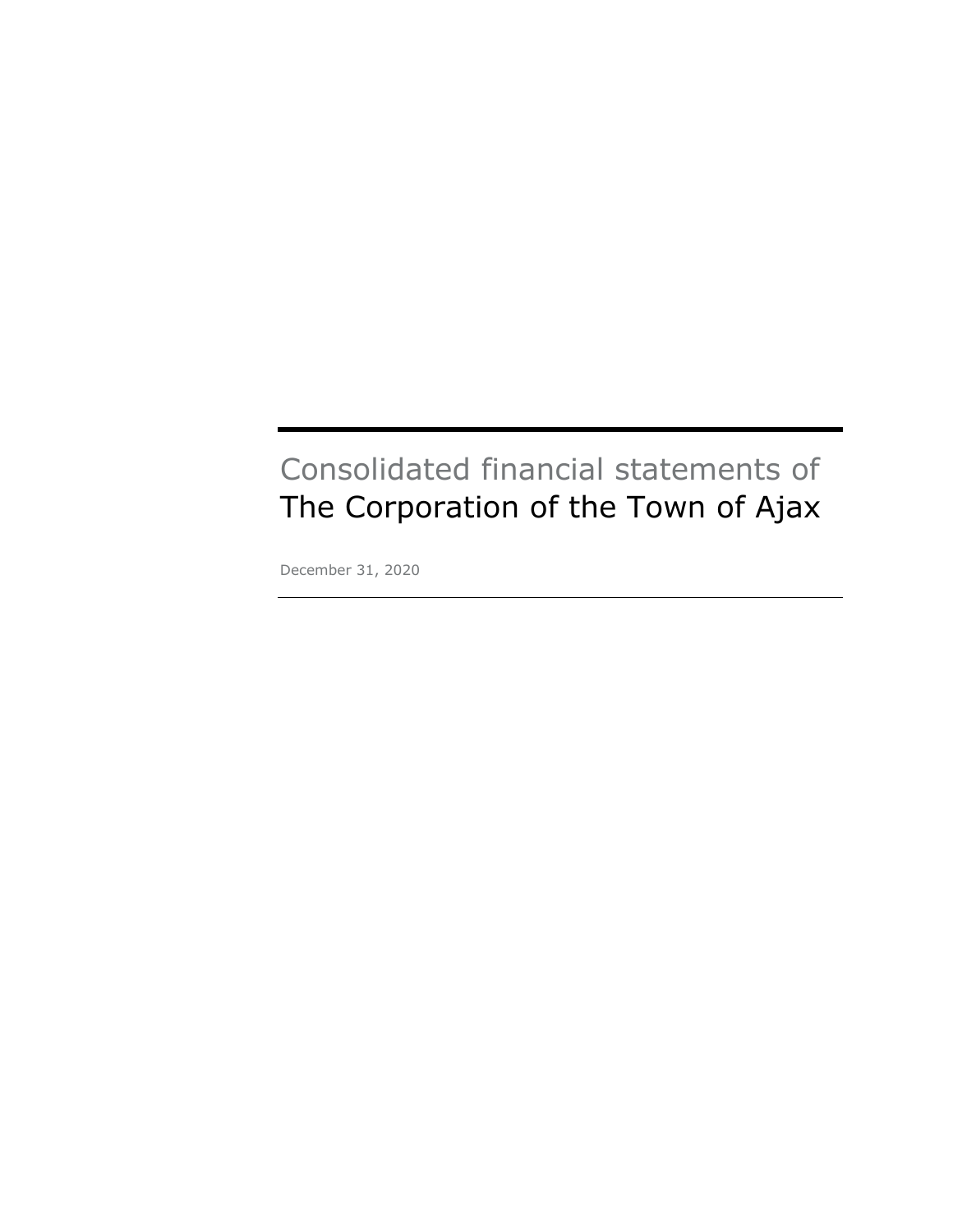| Independent Auditor's Report                             | $1 - 2$ |
|----------------------------------------------------------|---------|
| Consolidated statement of financial position             | 3       |
| Consolidated statement of operations                     | 4       |
| Consolidated statement of change in net financial assets | 5.      |
| Consolidated statement of cash flows                     | 6       |
| Notes to the consolidated financial statements           | 7–27    |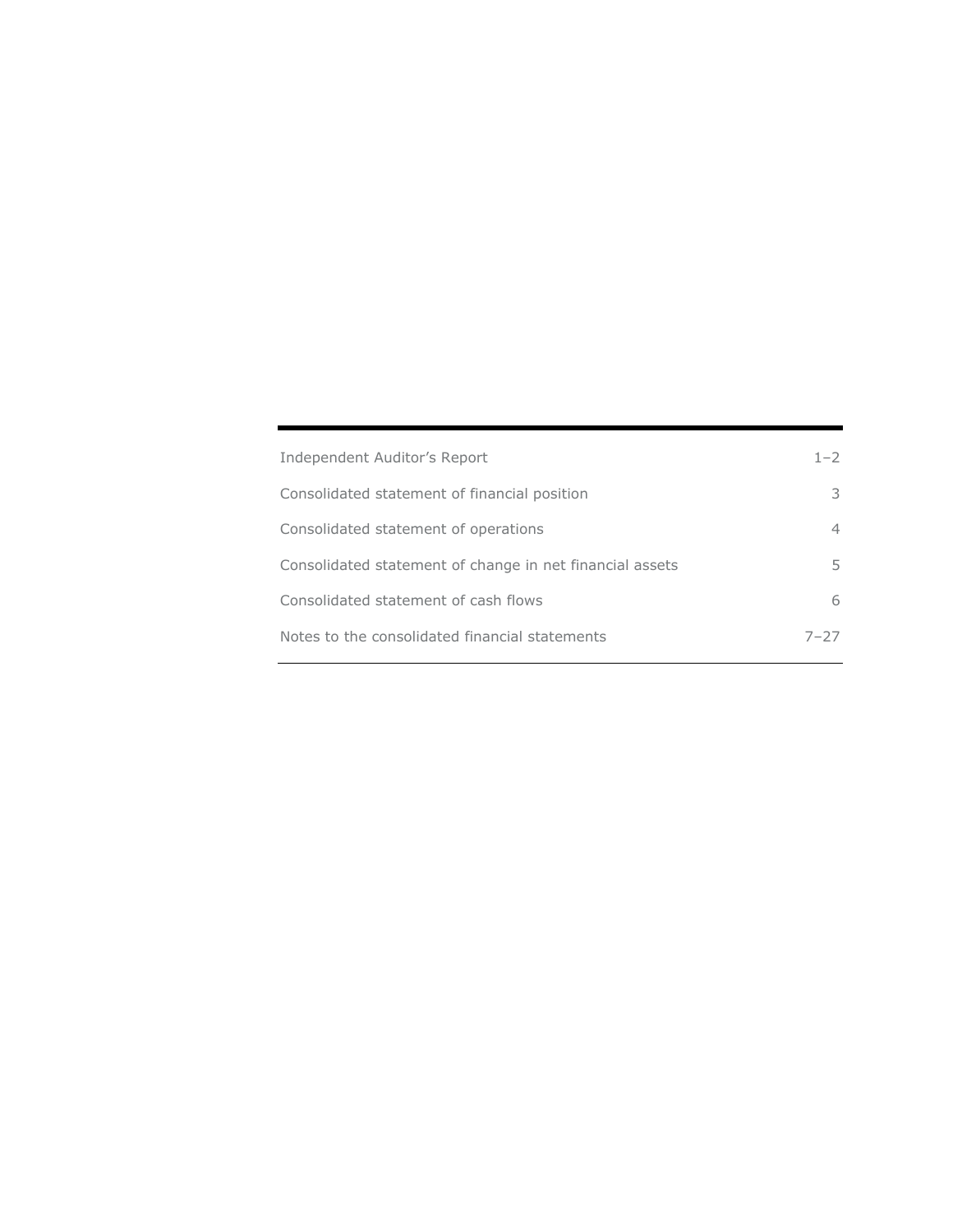# Deloitte.

Deloitte LLP Bay Adelaide East 8 Adelaide Street West Suite 200 Toronto ON M5H 0A9 Canada

Tel: 416-601-6150 Fax: 416-601-6151 www.deloitte.ca

# **Independent Auditor's Report**

To the Members of Council of The Corporation of the Town of Ajax

# **Opinion**

We have audited the consolidated financial statements of The Corporation of the Town of Ajax (the "Town"), which comprise the consolidated statement of financial position as at December 31, 2020, and the consolidated statements of operations, change in net financial assets and cash flows for the year then ended, and notes to the consolidated financial statements, including a summary of significant accounting policies (collectively referred to as the "financial statements").

In our opinion, the accompanying financial statements present fairly, in all material respects, the financial position of the Town as at December 31, 2020, and the results of its operations, change in net financial assets, and its cash flows for the year then ended in accordance with Canadian public sector accounting standards.

#### **Basis for Opinion**

We conducted our audit in accordance with Canadian generally accepted auditing standards ("Canadian GAAS"). Our responsibilities under those standards are further described in the *Auditor's Responsibilities for the Audit of the Financial Statements* section of our report. We are independent of the Town in accordance with the ethical requirements that are relevant to our audit of the financial statements in Canada, and we have fulfilled our other ethical responsibilities in accordance with these requirements. We believe that the audit evidence we have obtained is sufficient and appropriate to provide a basis for our opinion.

#### **Responsibilities of Management and Those charged with Governance for the Financial Statements**

Management is responsible for the preparation and fair presentation of the financial statements in accordance with Canadian public sector accounting standards, and for such internal control as management determines is necessary to enable the preparation of financial statements that are free from material misstatement, whether due to fraud or error.

In preparing the financial statements, management is responsible for assessing the Town's ability to continue as a going concern, disclosing, as applicable, matters related to going concern and using the going concern basis of accounting unless management either intends to liquidate the Town or to cease operations, or has no realistic alternative but to do so.

Those charged with governance are responsible for overseeing the Town's financial reporting process.

# **Auditor's Responsibilities for the Audit of the Financial Statements**

Our objectives are to obtain reasonable assurance about whether the financial statements as a whole are free from material misstatement, whether due to fraud or error, and to issue an auditor's report that includes our opinion. Reasonable assurance is a high level of assurance, but is not a guarantee that an audit conducted in accordance with Canadian GAAS will always detect a material misstatement when it exists. Misstatements can arise from fraud or error and are considered material if, individually or in the aggregate, they could reasonably be expected to influence the economic decisions of users taken on the basis of these financial statements.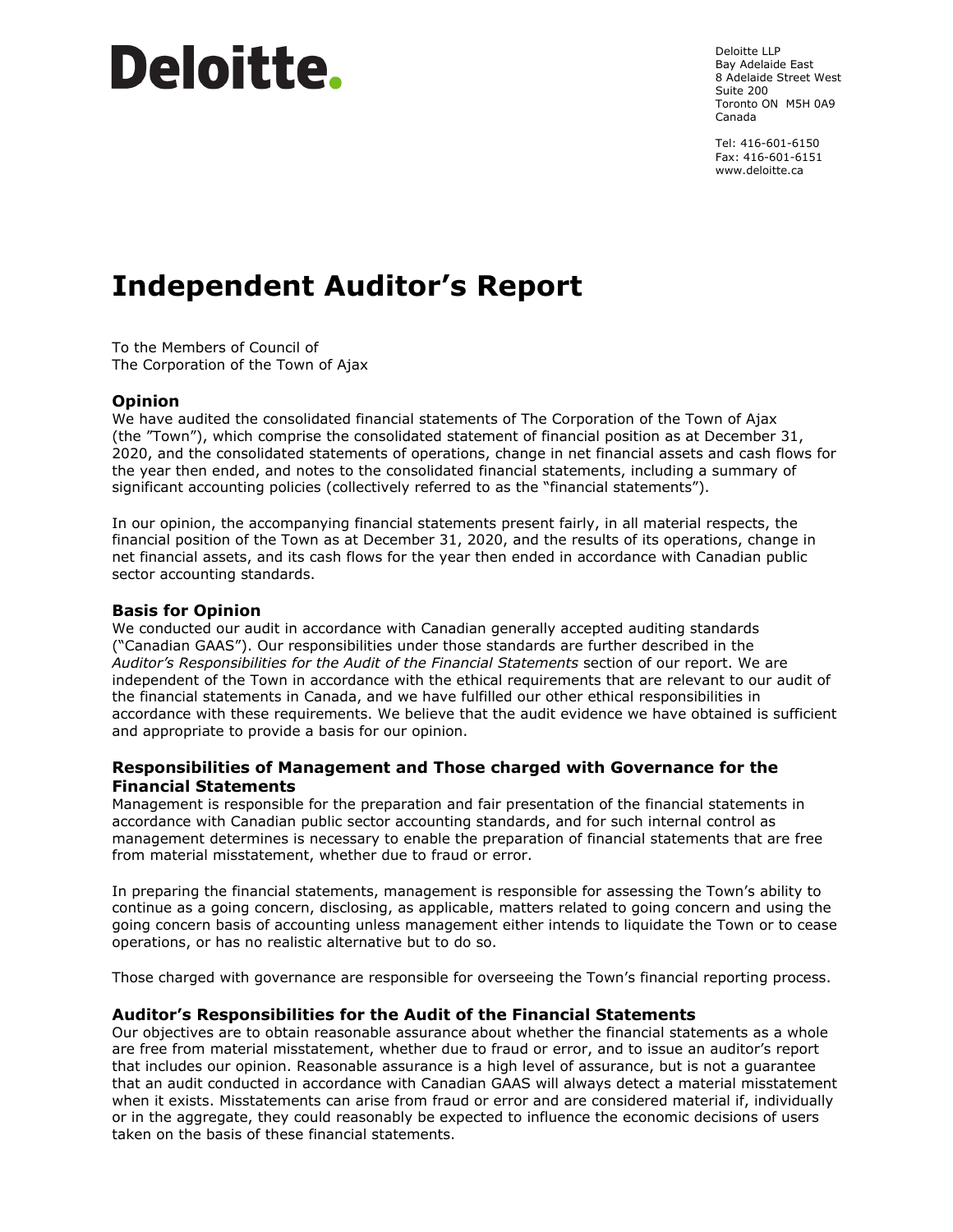As part of an audit in accordance with Canadian GAAS, we exercise professional judgment and maintain professional skepticism throughout the audit. We also:

- Identify and assess the risks of material misstatement of the financial statements, whether due to fraud or error, design and perform audit procedures responsive to those risks, and obtain audit evidence that is sufficient and appropriate to provide a basis for our opinion. The risk of not detecting a material misstatement resulting from fraud is higher than for one resulting from error, as fraud may involve collusion, forgery, intentional omissions, misrepresentations, or the override of internal control.
- Obtain an understanding of internal control relevant to the audit in order to design audit procedures that are appropriate in the circumstances, but not for the purpose of expressing an opinion on the effectiveness of the Town's internal control.
- Evaluate the appropriateness of accounting policies used and the reasonableness of accounting estimates and related disclosures made by management.
- Conclude on the appropriateness of management's use of the going concern basis of accounting and, based on the audit evidence obtained, whether a material uncertainty exists related to events or conditions that may cast significant doubt on the Town's ability to continue as a going concern. If we conclude that a material uncertainty exists, we are required to draw attention in our auditor's report to the related disclosures in the financial statements or, if such disclosures are inadequate, to modify our opinion. Our conclusions are based on the audit evidence obtained up to the date of our auditor's report. However, future events or conditions may cause the Town to cease to continue as a going concern.
- Evaluate the overall presentation, structure and content of the financial statements, including the disclosures, and whether the financial statements represent the underlying transactions and events in a manner that achieves fair presentation.
- Obtain sufficient appropriate audit evidence regarding the financial information of the entities or business activities within the Town to express an opinion on the financial statements. We are responsible for the direction, supervision and performance of the group audit. We remain solely responsible for our audit opinion.

We communicate with those charged with governance regarding, among other matters, the planned scope and timing of the audit and significant audit findings, including any significant deficiencies in internal control that we identify during our audit.

leloitte LLP

Chartered Professional Accountants Licensed Public Accountants June 18, 2021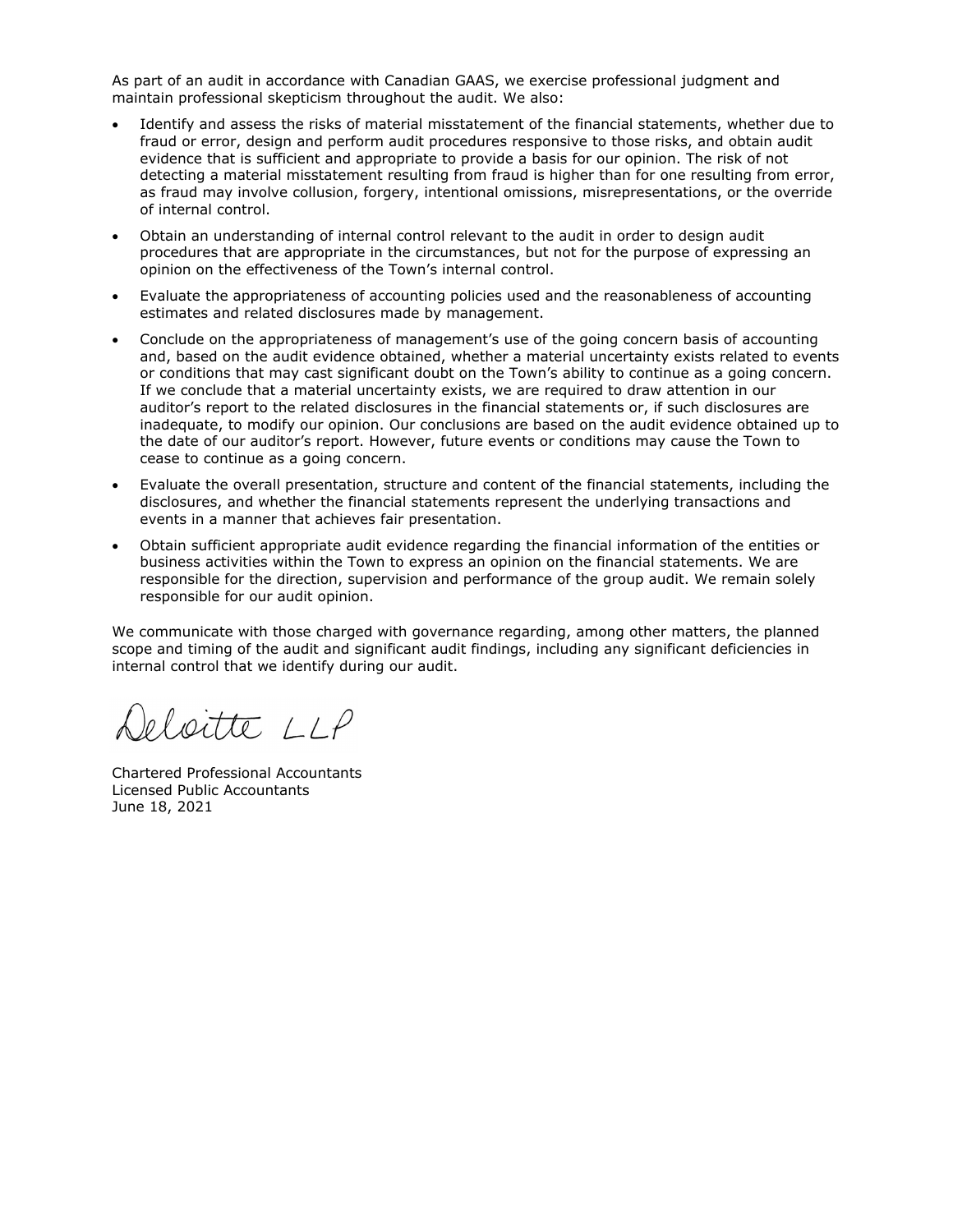**Consolidated statement of financial position**

As at December 31, 2020

|                                              |              | 2020        | 2019        |
|----------------------------------------------|--------------|-------------|-------------|
|                                              | <b>Notes</b> | \$          | \$          |
| <b>Financial assets</b>                      |              |             |             |
| Cash                                         | 3            | 121,466,216 | 112,397,105 |
| Temporary investments                        | 3            |             | 960,919     |
| Inventories for resale                       |              | 7,207       | 5,114       |
| Land held for resale                         |              | 940,775     | 940,775     |
| Taxes receivable                             |              | 13,337,026  | 9,825,128   |
| Accounts receivable                          |              | 11,137,859  | 9,464,691   |
| Loan receivable                              | 5            | 1,688,314   | 1,622,755   |
| Investment in government business enterprise | 6            | 73,099,028  | 73,056,633  |
|                                              |              | 221,676,425 | 208,273,120 |
|                                              |              |             |             |
| <b>Liabilities</b>                           |              |             |             |
| Accounts payable and other liabilities       | 7            | 29,014,995  | 30,307,705  |
| Deferred revenue                             | 8            | 26,021,204  | 21,497,313  |
| Accrued interest on municipal debt           |              | 94,351      | 169,316     |
| Municipal debt                               | 9            | 11,111,071  | 12,609,777  |
| Employee benefits payable                    | 10           | 8,271,347   | 7,874,844   |
| Landfill post-closure liability              | 11           | 396,559     | 398,945     |
|                                              |              | 74,909,527  | 72,857,900  |
|                                              |              |             |             |
| Contingencies and commitments                | 13           |             |             |
| <b>Net financial assets</b>                  |              |             |             |
|                                              |              | 146,766,898 | 135,415,220 |
| <b>Non-financial assets</b>                  |              |             |             |
| Tangible capital assets                      | 15           | 597,633,458 | 583,655,639 |
| Construction in progress                     | 15           | 4,275,590   | 5,451,791   |
| Inventories of supplies                      |              | 422,714     | 329,596     |
| Prepaid expenses                             |              | 1,091,951   | 1,394,320   |
|                                              |              | 603,423,713 | 590,831,346 |
| <b>Accumulated surplus</b>                   | 12           | 750,190,611 | 726,246,566 |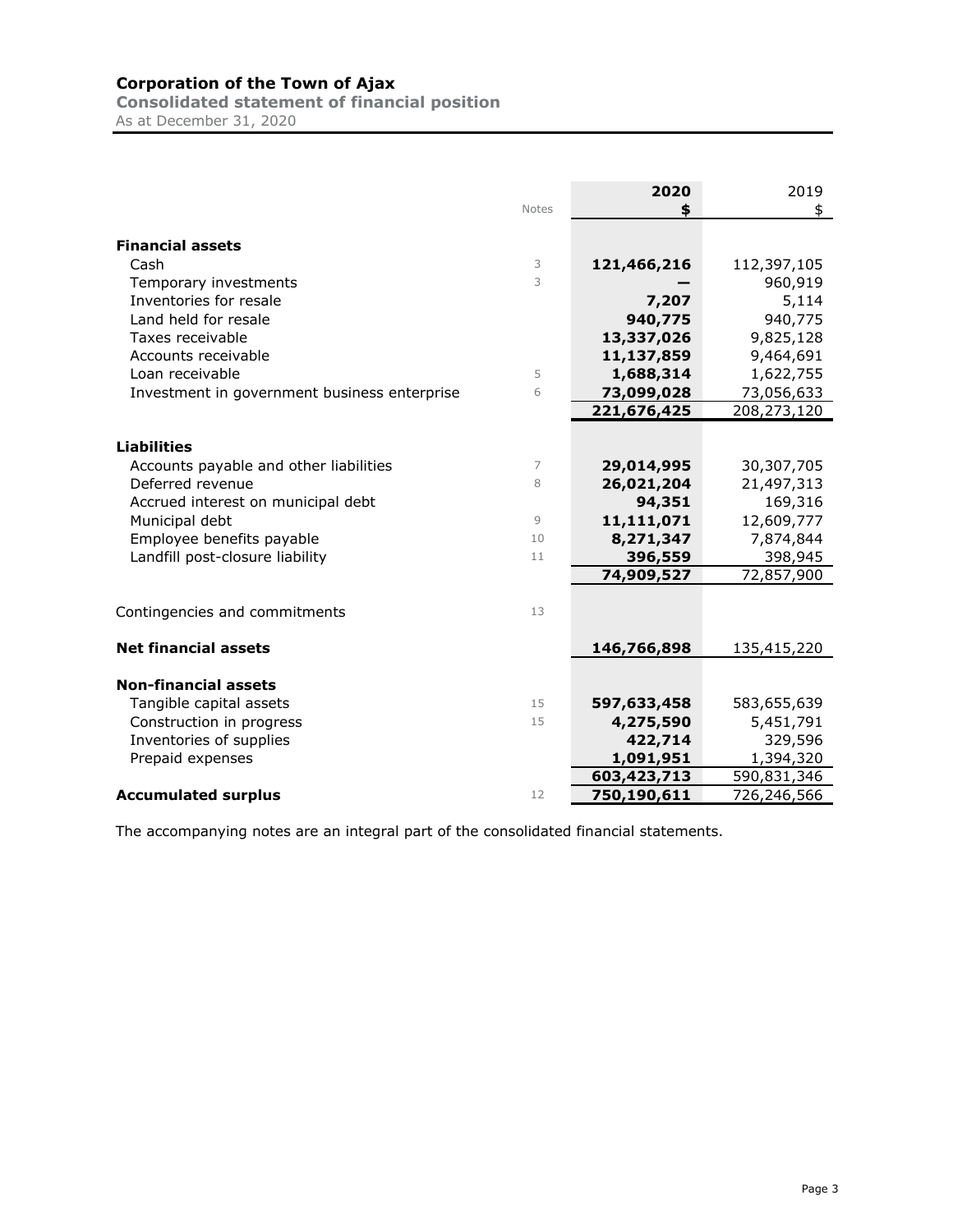**Consolidated statement of operations**

Year ended December 31, 2020

|                                        | <b>Notes</b> | <b>Budget</b> | 2020<br>\$  | 2019<br>\$  |
|----------------------------------------|--------------|---------------|-------------|-------------|
|                                        |              | (Note 14)     |             |             |
| Revenue                                | 16           |               |             |             |
| Net taxation                           |              | 71,940,815    | 71,669,457  | 68,503,543  |
| Taxation from other governments        |              | 780,300       | 781,153     | 801,614     |
| User charges                           |              | 13,459,216    | 12,901,302  | 13,026,297  |
| Government grants                      |              | 177,700       | 2,652,307   | 223,183     |
| Gaming and casino revenue              |              | 6,009,000     | 1,720,830   | 8,635,854   |
| Obligatory reserve funds earned        | 8            | 13,447,400    | 15,673,277  | 12,167,327  |
| Investment income                      |              | 1,603,400     | 2,002,718   | 3,096,186   |
| Penalties and interest                 |              |               |             |             |
| on taxes receivable                    |              | 1,700,000     | 1,850,187   | 1,888,002   |
| Donations and contributions            |              |               |             |             |
| from developers                        | 15           |               | 15,950,692  | 16,463,961  |
| Income from government                 |              |               |             |             |
| business enterprise                    | 6            | 2,386,000     | 2,510,220   | 1,053,241   |
| Change in valuation of investment in   |              |               |             |             |
| government business enterprise         |              |               |             |             |
| on amalgamation                        | 6            |               |             | 10,060,153  |
| Other                                  |              | 622,600       | 1,420,724   | 2,281,992   |
| (Loss) gain on disposal of tangible    |              |               |             |             |
| capital assets                         |              |               | (3,552,320) | 54,384      |
|                                        |              | 112,126,431   | 125,580,547 | 138,255,737 |
|                                        |              |               |             |             |
| <b>Expenses</b>                        | 16           |               |             |             |
| General government                     |              | 8,650,024     | 9,713,864   | 15,627,826  |
| Protection to persons and property     |              | 24,172,237    | 23,661,492  | 22,148,887  |
| Transportation services                |              | 21,935,920    | 24,427,650  | 20,013,438  |
| Environmental services                 |              | 3,957,540     | 4,497,441   | 4,053,055   |
| Health, social and family services     |              | 290,567       | 257,653     | 280,596     |
| Recreation and culture services        |              | 43,716,332    | 34,807,289  | 40,226,093  |
| Planning and development               |              | 4,650,876     | 4,271,113   | 4,095,046   |
|                                        |              | 107,373,496   | 101,636,502 | 106,444,941 |
|                                        |              |               |             |             |
| Annual surplus                         |              | 4,752,935     | 23,944,045  | 31,810,796  |
| Accumulated surplus, beginning of year |              | 726,246,566   | 726,246,566 | 694,435,770 |
| Accumulated surplus, end of year       |              | 730,999,501   | 750,190,611 | 726,246,566 |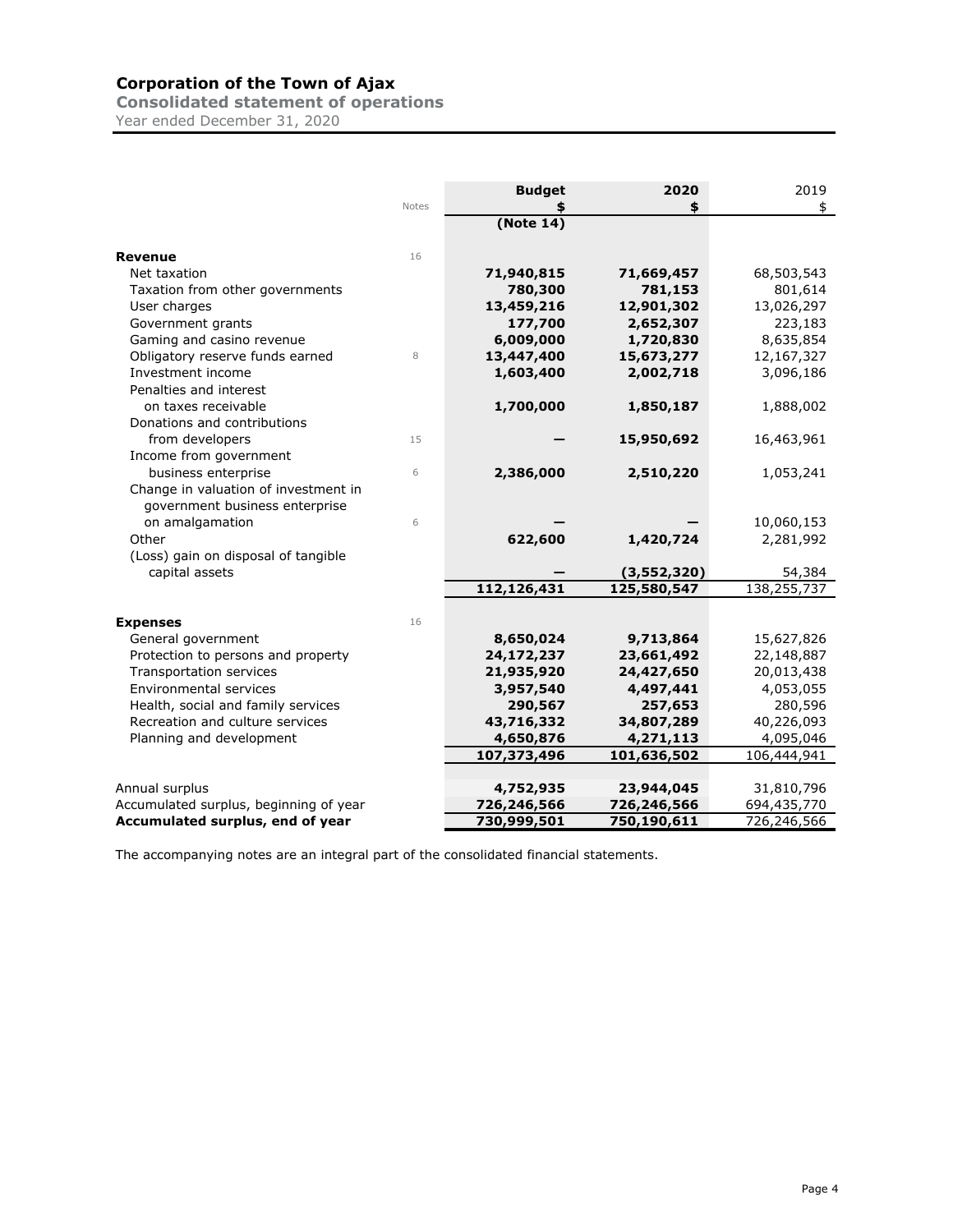**Consolidated statement of change in net financial assets**

Year ended December 31, 2020

|                                                    | <b>Budget</b> | 2020           | 2019<br>\$     |
|----------------------------------------------------|---------------|----------------|----------------|
|                                                    | (Note 14)     |                |                |
| <b>Annual surplus</b>                              | 4,752,935     | 23,944,045     | 31,810,796     |
| Acquisition of tangible                            |               |                |                |
| capital assets<br>Amortization of tangible capital |               | (41, 901, 532) | (70, 502, 871) |
| capital assets                                     | 24,747,100    | 24,307,761     | 22,445,005     |
| Loss (gain) on disposal of tangible                |               |                |                |
| capital assets                                     |               | 3,552,320      | (54, 384)      |
| Proceeds on disposal of tangible                   |               |                |                |
| capital assets                                     |               | 63,632         | 190,398        |
|                                                    | 29,500,035    | 9,966,226      | (16, 111, 056) |
| Additions to construction in progress              |               | (1, 912, 853)  | (1,670,338)    |
| Transfer of construction in progress               |               |                |                |
| to tangible capital assets                         |               | 2,511,315      | 30,096,793     |
| Construction in progress expensed                  |               | 577,739        | 11,708         |
|                                                    |               | 1,176,201      | 28,438,163     |
| Acquisition inventory of supplies                  |               | (422, 714)     | (329, 596)     |
| Use/consumption of inventory                       |               |                |                |
| of supplies                                        |               | 329,596        | 359,172        |
| Acquisition of prepaid expenses                    |               | (1,091,951)    | (1, 394, 320)  |
| Use/consumption of prepaid                         |               |                |                |
| expenses                                           |               | 1,394,320      | 1,236,976      |
|                                                    |               | 209,251        | (127, 768)     |
| Net change in net financial assets                 | 29,500,035    | 11,351,678     | 12,199,339     |
| Net financial assets, beginning of year            | 135,415,220   | 135,415,220    | 123,215,881    |
| Net financial assets, end of year                  | 164,915,255   | 146,766,898    | 135,415,220    |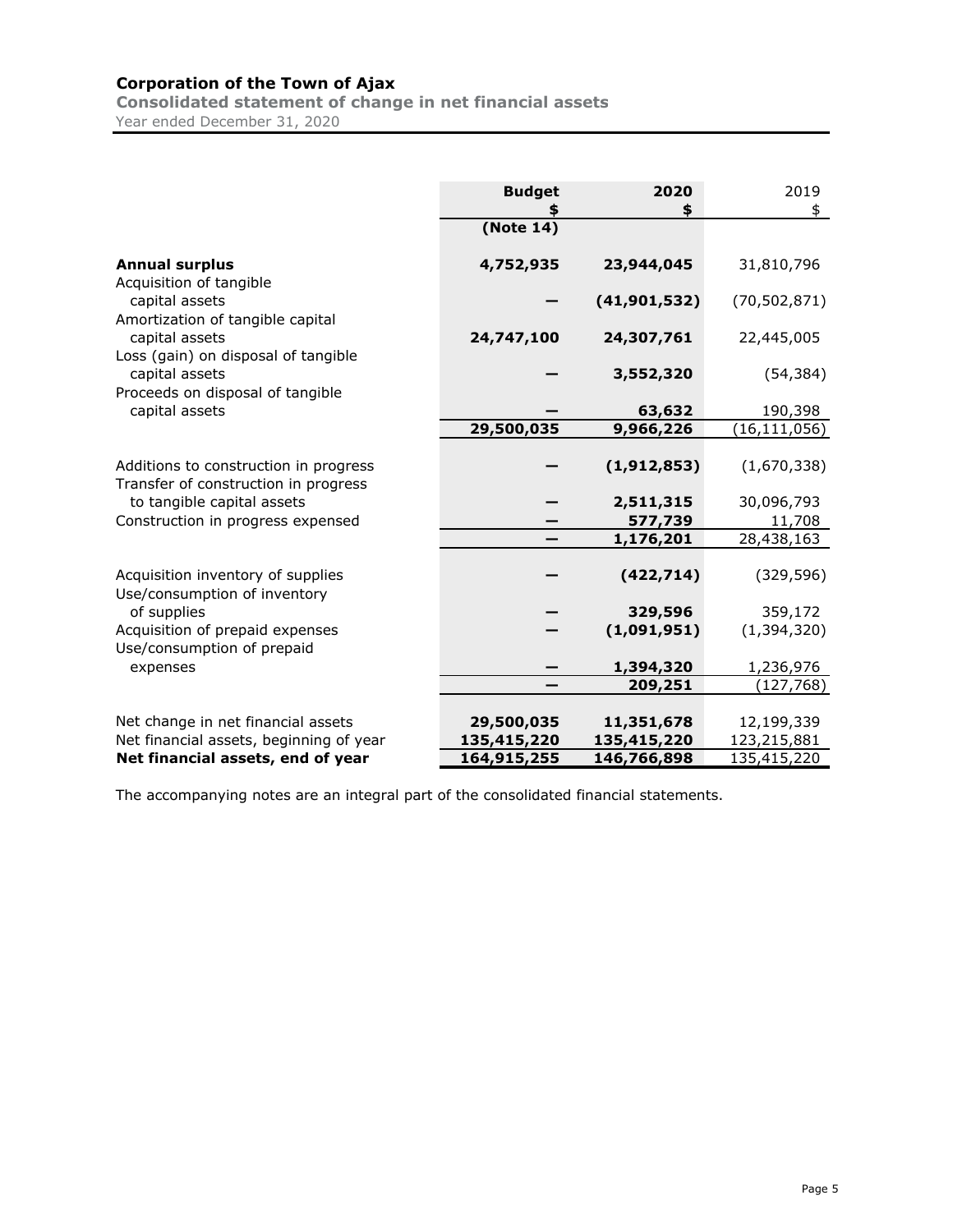**Consolidated statement of cash flows**

Year ended December 31, 2020

|                                                                              |              | 2020               | 2019                  |
|------------------------------------------------------------------------------|--------------|--------------------|-----------------------|
|                                                                              | <b>Notes</b> |                    | \$                    |
|                                                                              |              |                    |                       |
| <b>Operating activities</b><br>Annual surplus                                |              | 23,944,045         | 31,810,796            |
| Items not involving cash                                                     |              |                    |                       |
| Income from investment in government                                         |              |                    |                       |
| business enterprise                                                          | 6            | (2,510,220)        | (1,053,241)           |
| Change in valuation of investment in                                         |              |                    |                       |
| government business enterprise                                               |              |                    |                       |
| on amalgamation                                                              | 6            |                    | (10,060,153)          |
| Amortization of tangible capital assets                                      |              | 24,307,761         | 22,445,005            |
| Loss (gain) on disposal of tangible capital assets                           |              | 3,552,320          | (54, 384)             |
| Value of contributed tangible capital assets                                 |              |                    |                       |
| recognized as revenue                                                        |              | (15,950,692)       | <u>(16,463,961)</u>   |
|                                                                              |              | 33, 343, 214       | 26,624,062            |
|                                                                              |              |                    |                       |
| Changes in non-cash assets and liabilities                                   |              |                    |                       |
| Inventory held for resale                                                    |              | (2,093)            | 913                   |
| Taxes receivable                                                             |              | (3,511,898)        | (279, 058)            |
| Accounts receivable                                                          |              | (1,673,168)        | (919, 333)            |
| Loan receivable                                                              | 5            | (65, 559)          | (63, 014)             |
| Accounts payable and other liabilities                                       |              | (1, 292, 710)      | (1, 248, 424)         |
| Deferred revenue                                                             |              | 4,523,891          | (852, 830)            |
| Inventories of supplies                                                      |              | (93, 118)          | 29,576                |
| Prepaid expenses<br>Employee benefits payable                                |              | 302,369<br>396,503 | (157, 344)<br>245,952 |
| Landfill post-closure liability                                              |              | (2, 386)           | (1, 469)              |
|                                                                              |              | 31,925,045         | 23,379,031            |
|                                                                              |              |                    |                       |
| <b>Capital transactions</b>                                                  |              |                    |                       |
| Acquisition of tangible capital assets                                       |              |                    |                       |
| (net of contributed tangible capital assets)                                 |              | (25,950,840)       | (54,038,910)          |
| Increase in construction in progress                                         |              | 1,176,201          | 28,438,163            |
| Proceeds on disposal of tangible capital assets                              |              | 63,632             | 190,398               |
|                                                                              |              | (24, 711, 007)     | (25, 410, 349)        |
|                                                                              |              |                    |                       |
| <b>Investing activity</b><br>Dividend from investment in government business |              |                    |                       |
| enterprise                                                                   | 6            |                    |                       |
|                                                                              |              | 2,467,825          | 1,915,530             |
| <b>Financing activities</b>                                                  |              |                    |                       |
| Municipal debt repaid                                                        |              | (1,498,706)        | 4,982,964             |
| (Decrease) increase in accrued interest on                                   |              |                    |                       |
| on municipal debt                                                            |              | (74, 965)          | 22,341                |
|                                                                              |              | (1, 573, 671)      | 5,005,305             |
|                                                                              |              |                    |                       |
| Net change in cash and temporary investments                                 |              | 8,108,192          | 4,889,517             |
| Cash and temporary investments, beginning of year                            |              | 113,358,024        | 108,468,507           |
| Cash and temporary investments, end of year                                  | 4            | 121,466,216        | 113,358,024           |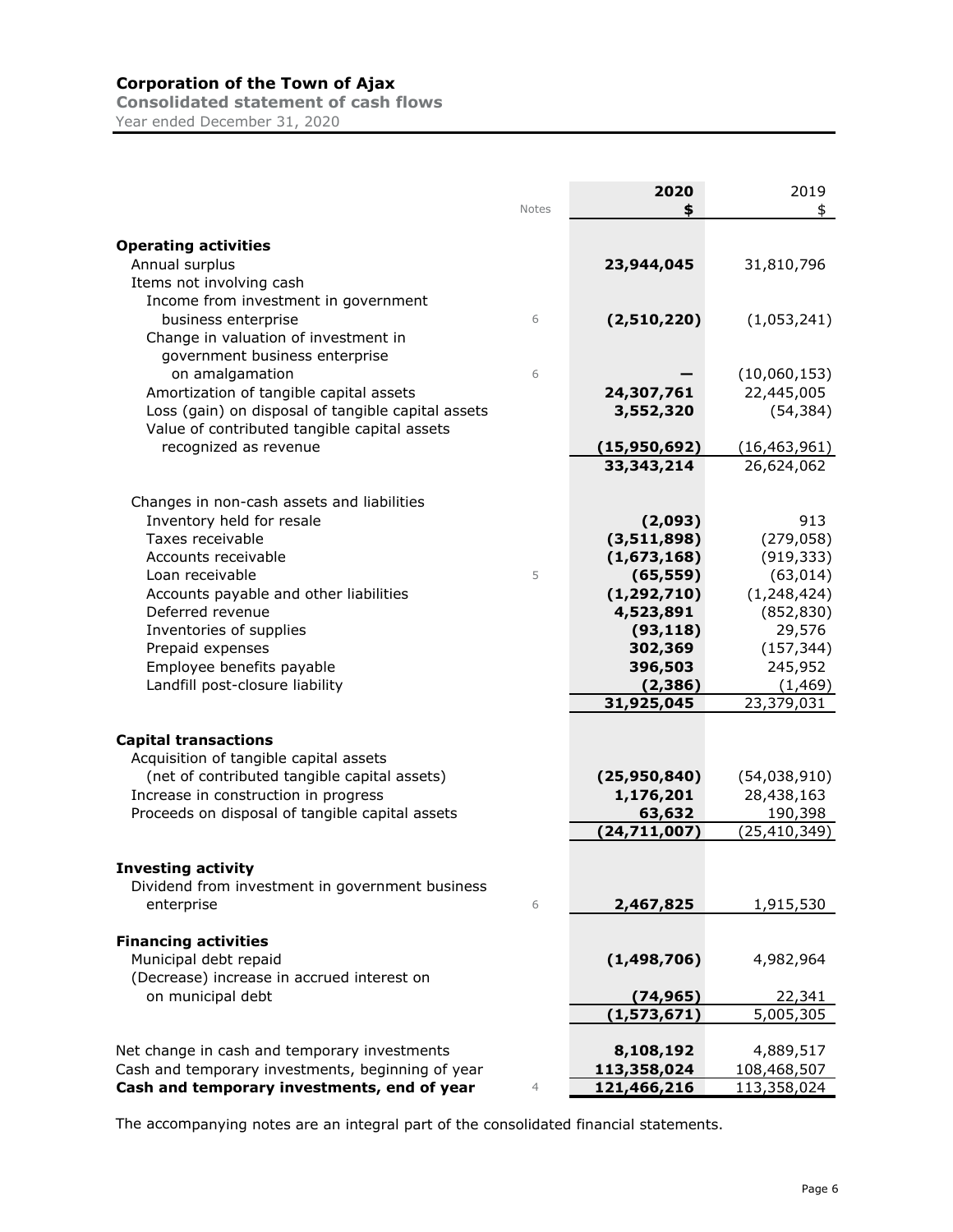# **1. Summary of significant accounting of policies**

#### *Management responsibility*

The consolidated financial statements (the "financial statements") of Corporation of the Town of Ajax (the "Town") are the representations of management prepared in accordance with accounting policies and standards established by the Public Sector Accounting Board ("PSAB") of the Chartered Professional Accountants of Canada (CPA Canada).

#### *Basis of accounting*

The focus of these consolidated financial statements is on the financial position of the Town and the changes thereto. The consolidated statement of financial position includes all the financial assets and liabilities of the Town as well as non-financial assets. Financial assets are those assets which could provide resources to discharge existing liabilities or finance future operations. Net financial assets form a part of the financial position and are the difference between financial assets and liabilities. This provides information about the municipality's overall future revenue requirements and its ability to finance activities and meet its obligations. Non-financial assets are normally used to deliver services. Their value lies with their service potential rather than their ability to generate future cash inflows. They form part of the financial position as they provide resources that the government can employ in the future to meet its objectives. The accumulated surplus is made up of the combination of net financial assets and non-financial assets.

Significant accounting policies adopted by the Town are as follows:

#### *(a) Reporting entity*

*(i) Consolidated financial statements* 

The consolidated financial statements reflect the assets, liabilities, revenues and expenses of the reporting entity. The reporting entity is comprised of the activities of all committees of Council, the Town of Ajax Public Library Board, the Ajax Downtown Business Improvement Area and the Pickering Village Business Improvement Area which are controlled by the Town.

All material inter-fund transactions and balances are eliminated on consolidation.

#### *(ii) Investment in Elexicon Corporation*

The Town's investment in Elexicon Corporation is accounted for on a modified equity basis, consistent with generally accepted accounting principles as recommended by PSAB for investments in government business enterprises. Under the modified equity basis, Elexicon Corporation's accounting policies are not adjusted to conform to those of the Town and inter-organizational transactions and balances are not eliminated. The Town recognizes its equity interest in the annual earnings or loss of Elexicon Corporation in its consolidated statement of operations with a corresponding increase or decrease in its investment asset account. Dividends that the Town may receive from Elexicon Corporation and other capital transactions are reflected as adjustments in the investment asset account.

#### *(iii) Operations of School Boards and the Region of Durham*

The taxation, other revenues, expenses, assets and liabilities with respect to the operations of the school boards and the Region of Durham are not reflected in these consolidated financial statements.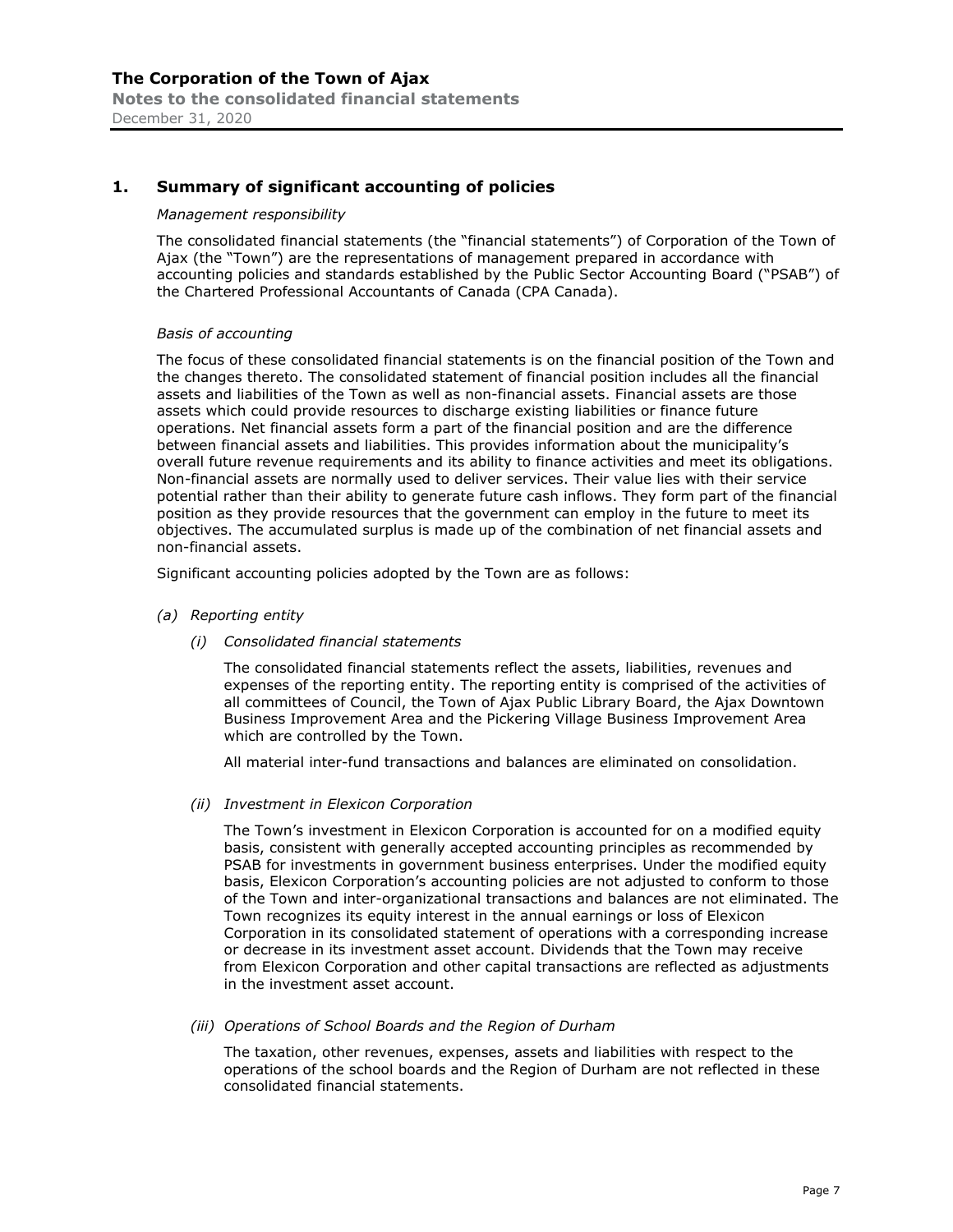# **The Corporation of the Town of Ajax Notes to the consolidated financial statements**  December 31, 2020

# **1. Summary of significant accounting of policies (continued)**

*Basis of accounting (continued)* 

#### *(b) Basis of accounting*

*(i) Accrual basis of accounting* 

Revenue and expenses are reported on the accrual basis of accounting. The accrual basis of accounting recognizes revenues as they are earned and measurable; expenses are recognized as they are incurred and measurable as a result of the receipt of goods and services and the creation of a legal obligation to pay.

#### *(ii) Tax revenue*

Tax revenue is recognized on all taxable properties within the Town included in the tax roll provided by the Municipal Property Assessment Corporation, using property values included in the tax roll or property values that can be reasonably estimated by the Town as it relates to supplementary or omitted assessments using tax rates authorized by Council for the Town's own purposes in the period for which the tax is levied.

*(iii) Government transfers* 

Government transfers are recognized as revenue by the Town in the period during which the transfer is authorized and any eligibility criteria are met, unless they are restricted through stipulations that require specific actions to be carried out in order to keep the transfer. For such transfers, revenue is recognized when the stipulation has been met.

#### *(iv) Temporary investments*

Temporary investments consist of investments in guaranteed investment certificates and are recorded at amortized cost. Accrued interest is included in accounts receivable.

#### *(v) Inventory*

Inventory is valued at cost which is determined on a weighted-average basis.

*(vi) Loans receivable* 

Loans receivable are recorded at cost less any amount for valuation allowance. A valuation allowance would be made if collection is in doubt. Interest on loans receivable is accrued in accordance with the terms of the agreements, to the extent that it is considered collectible.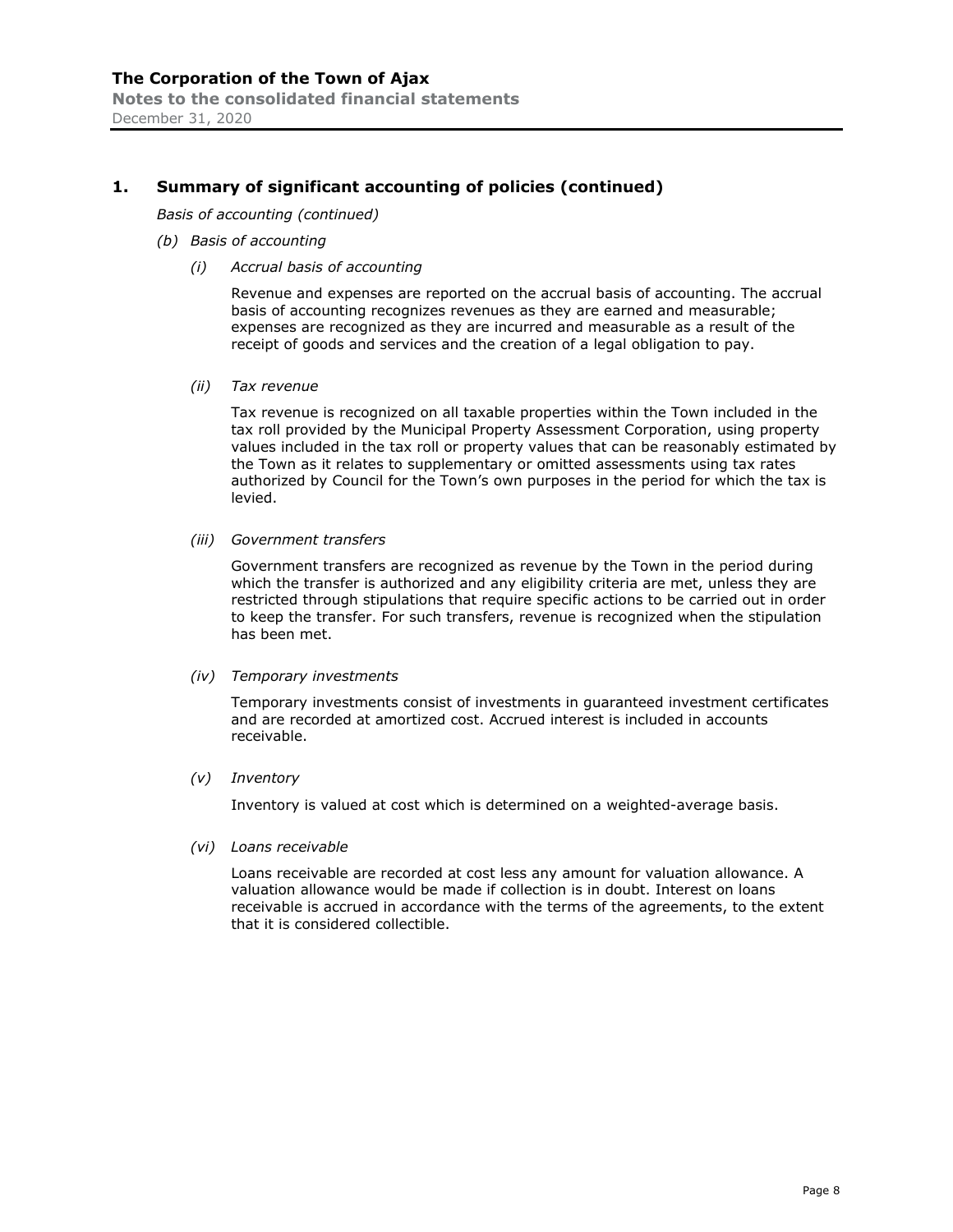# **1. Summary of significant accounting of policies (continued)**

*Basis of accounting (continued)* 

#### *(b) Basis of accounting (continued)*

*(vii) Tangible capital assets ("TCA")* 

Tangible capital assets are recorded at cost less accumulated amortization. Cost includes all costs directly related to acquisition or construction of the tangible capital asset including transportation costs, installation costs, design and engineering fees, legal fees and site preparation costs. Amortization is recorded on the straight-line basis over the estimated life of the tangible capital asset commencing once the asset is available for use as follows:

| Land improvements                | $15-40$ years |
|----------------------------------|---------------|
| <b>Buildings</b>                 | $20-50$ years |
| Computer hardware/software       | 5 years       |
| Vehicles and rolling equipment   | $7-20$ years  |
| Furniture fixtures and equipment | $5-20$ years  |
| Road network                     | $20-75$ years |
| Storm water network              | $25-75$ years |

One-half of the annual amortization is charged in the year of acquisition and in the year of disposal. Assets under construction are not amortized until the asset is available for productive use. Land is not amortized.

Tangible capital assets received as contributions, excluding road allowances, are recorded at their fair value at the date contributed, and that amount is also recorded as revenue. Contributed road allowances are recorded at nominal value.

#### *(viii) Intangible assets*

Intangible assets are not recognized as assets in the consolidated financial statements.

#### *(ix) Liability for contaminated sites*

A liability for the remediation of a contaminated site is recognized as the best estimate of the amount required to remediate the contaminated site when contamination exceeding an environmental standard exists, the Town is either directly responsible or accepts responsibility, it is expected that the future economic benefit will be given up, and a reasonable estimate of the amount is determinable. If the likelihood of the Town's obligation to incur these costs is either not determinable, or if an amount cannot be reasonably estimated, the costs are disclosed as contingent liabilities in the notes to the consolidated financial statements.

#### *(x) Deferred revenue*

Deferred revenue represents user charges and fees which have been collected but for which the related services have yet to be performed. These amounts will be recognized as revenue in the fiscal year the services are performed. In addition, any contributions received with external restrictions are deferred until the related expenditures are made.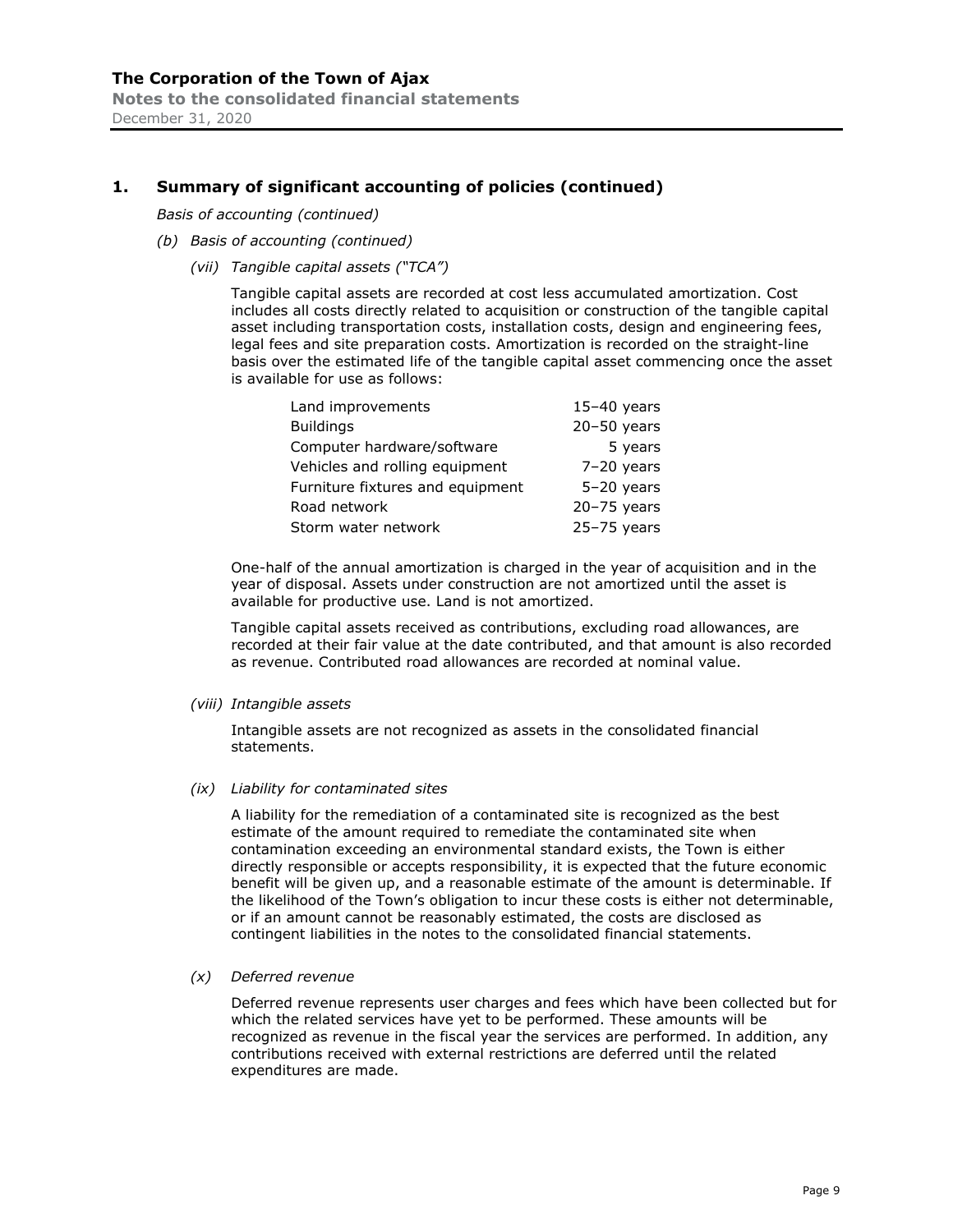#### **1. Summary of significant accounting of policies (continued)**

*Basis of accounting (continued)* 

- *(b) Basis of accounting (continued)* 
	- *(xi) Post-employment benefits*

The present value of the cost of providing employees with future benefit programs is recognized as employees earn these entitlements through service. Actuarial gains and losses are amortized over the estimated average remaining service life ("EARSL").

The Town is an employer member of the Ontario Municipal Employee Retirement Fund ("OMERS"), which is a multi-employer, defined benefit pension plan (the "Plan"). The OMERS Board of Trustees, representing plan members and employers, is responsible for overseeing the management of the pension plan, including investment of assets and administration of the benefits. The Town uses defined contribution plan accounting principles for this Plan. The Town records as pension expense the amount paid to OMERS for the year plus any amounts owing to OMERS at the end of the year.

*(xii) Use of estimates* 

The preparation of consolidated financial statements in conformity with Canadian public sector accounting standards requires management to make estimates and assumptions that affect the reported amounts in the financial statements and accompanying notes. Accounts involving significant estimates include allowance for doubtful accounts, accrued liabilities, employee benefits payable, landfill post-closure liability, liability for contaminated sites and estimates relating to tangible capital assets. Actual results could differ from these estimates.

#### **2. Operations of school boards and the Region of Durham**

Further to Note 1 (a) (iii) requisitions are made by the Region of Durham and School Boards requiring the Town to collect property taxes and payments in lieu of property taxes on their behalf. The amounts collected and remitted are summarized as follows:

| <b>Region</b>          | <b>School board</b>      |
|------------------------|--------------------------|
|                        |                          |
| 127,017,269<br>727,013 | 48,581,223<br>444,321    |
|                        | 49,025,544               |
|                        |                          |
|                        |                          |
|                        | 2019                     |
|                        | S                        |
|                        |                          |
| 93,962,223             | 90,382,522               |
|                        | 960,919                  |
| 93,962,223             | 91,343,441               |
|                        |                          |
| 27,503,993             | 22,014,583               |
| 121,466,216            | 113,358,024              |
|                        | 127,744,282<br>2020<br>S |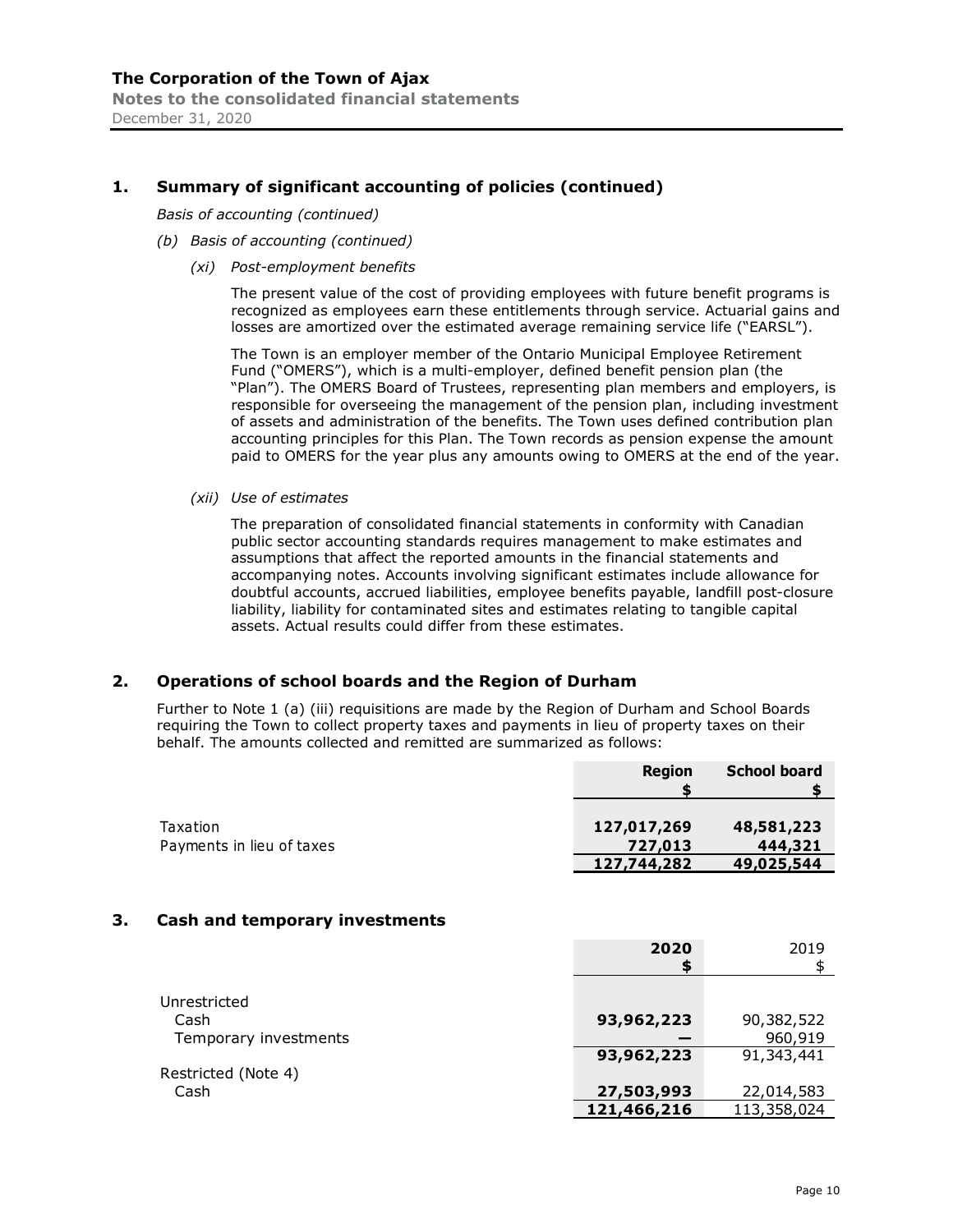# **3. Cash and temporary investments (continued)**

Cash is held on deposit with Canadian chartered banks and in guaranteed investment certificates. The cash in the bank earns interest on a monthly basis. The interest rate is based on average balances and will fluctuate based on the bank's prime rate. As at the end of 2020, no guaranteed investment certificates were held.

# **4. Restricted assets**

|                         | 2020        | 2019        |
|-------------------------|-------------|-------------|
|                         |             |             |
|                         |             |             |
| Cash (Note 3)           | 27,503,993  | 22,014,583  |
| Interest receivable     | 16,205      | 39,953      |
| Due to own municipality | (4,935,637) | (2,652,716) |
|                         | 22,584,561  | 19,401,820  |

Restricted assets represent assets of obligatory reserve funds and certain deferred grants (Note 8).

# **5. Loan receivable**

The Town of Ajax holds a loan receivable of \$1,688,314 (\$1,622,755 in 2019) bearing interest at 4%. The loan, including interest, was initially due on August 31, 2019 and is secured by a registered first mortgage. As at December 31, 2020, the loan remains outstanding and the Town anticipates it will be collectible. Given that the loan is secured against real property, the value of which is expected to be adequate to cover the amount outstanding, the Town does not anticipate any collectability issues with the balance.

# **6. Investment in government business enterprise**

*(a)* Until March 31, 2019, the Town held a 32.1% interest in Veridian Corporation, which was owned by the Town of Ajax, City of Pickering, Municipality of Clarington, and the City of Belleville. Effective April 1, 2019, Veridian Corporation amalgamated with Whitby Hydro Electric Corporation to form Elexicon Corporation. Elexicon Corporation is owned by the legacy owners of Veridian Corporation, and the Town of Whitby. The Town has a 21.828% interest in Elexicon Corporation.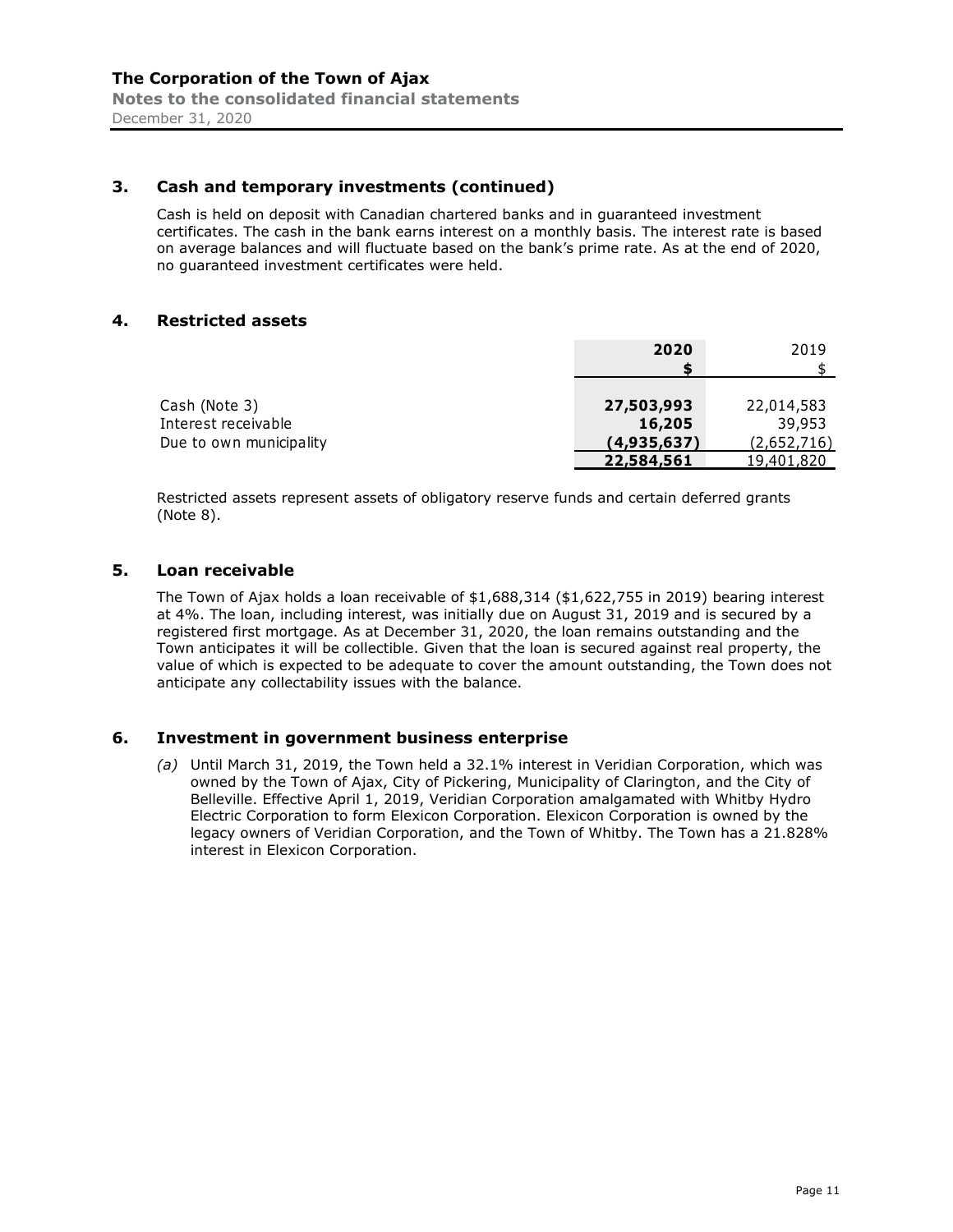#### **6. Investment in government business enterprise (continued)**

*(a) (continued)* 

Elexicon Corporation, as a government business enterprise, is accounted for on the modified equity basis in these consolidated financial statements. Elexicon Corporation serves as the electrical distribution utility for a number of communities including the four noted above and conducts non-regulated utility service ventures through its subsidiaries. The following table provides condensed supplementary consolidated financial information for the corporation and its subsidiaries for the year ended December 31. The amounts are disclosed in thousands of dollars:

|                                                   | 2020       | 2019       |
|---------------------------------------------------|------------|------------|
|                                                   | (000's)    | (000's)    |
|                                                   | \$         | \$         |
| Assets                                            |            |            |
| Current                                           | 98,525     | 84,933     |
| Capital and intangibles                           | 535,401    | 506,254    |
| Other                                             | 161        | 256        |
| Total assets                                      | 634,087    | 591,443    |
| Regulatory balances                               | 26,912     | 15,145     |
| Total assets and regulatory balances              | 660,999    | 606,588    |
|                                                   |            |            |
| Liabilities                                       |            |            |
| Current                                           | 88,743     | 87,413     |
| Long-term debt                                    | 214,502    | 180,360    |
| Other                                             | 110,913    | 91,408     |
| <b>Total liabilities</b>                          | 414,158    | 359,181    |
|                                                   |            |            |
| Shareholders' equity                              |            |            |
| Share capital                                     | 97,692     | 97,692     |
| Contributed capital                               | 25         | 25         |
| 2019 Contributed Surplus                          | 79,301     | 79,301     |
| Accumulated other comprehensive loss              | (1, 815)   | (816)      |
| Retained earnings                                 | 69,802     | 68,597     |
| Total equity                                      | 245,005    | 244,799    |
| Regulatory balances                               | 1,836      | 2,608      |
| Total liabilities, equity and regulatory balances | 660,999    | 606,588    |
|                                                   |            |            |
| Comprehensive Income                              |            |            |
| Commodity revenue                                 | 473,986    | 305,445    |
| Commodity expenses                                | (480, 262) | (311, 627) |
| Distribution revenue                              | 79,380     | 58,759     |
| Operating expenses                                | (64, 189)  | (49, 195)  |
| Other expense                                     | (8, 955)   | (5,253)    |
| Accumulated other comprehensive loss              | (999)      | (500)      |
| Net movements in regulatory balances, net of tax  | 12,539     | 9,180      |
| Total comprehensive income for the year           | 11,500     | 6,809      |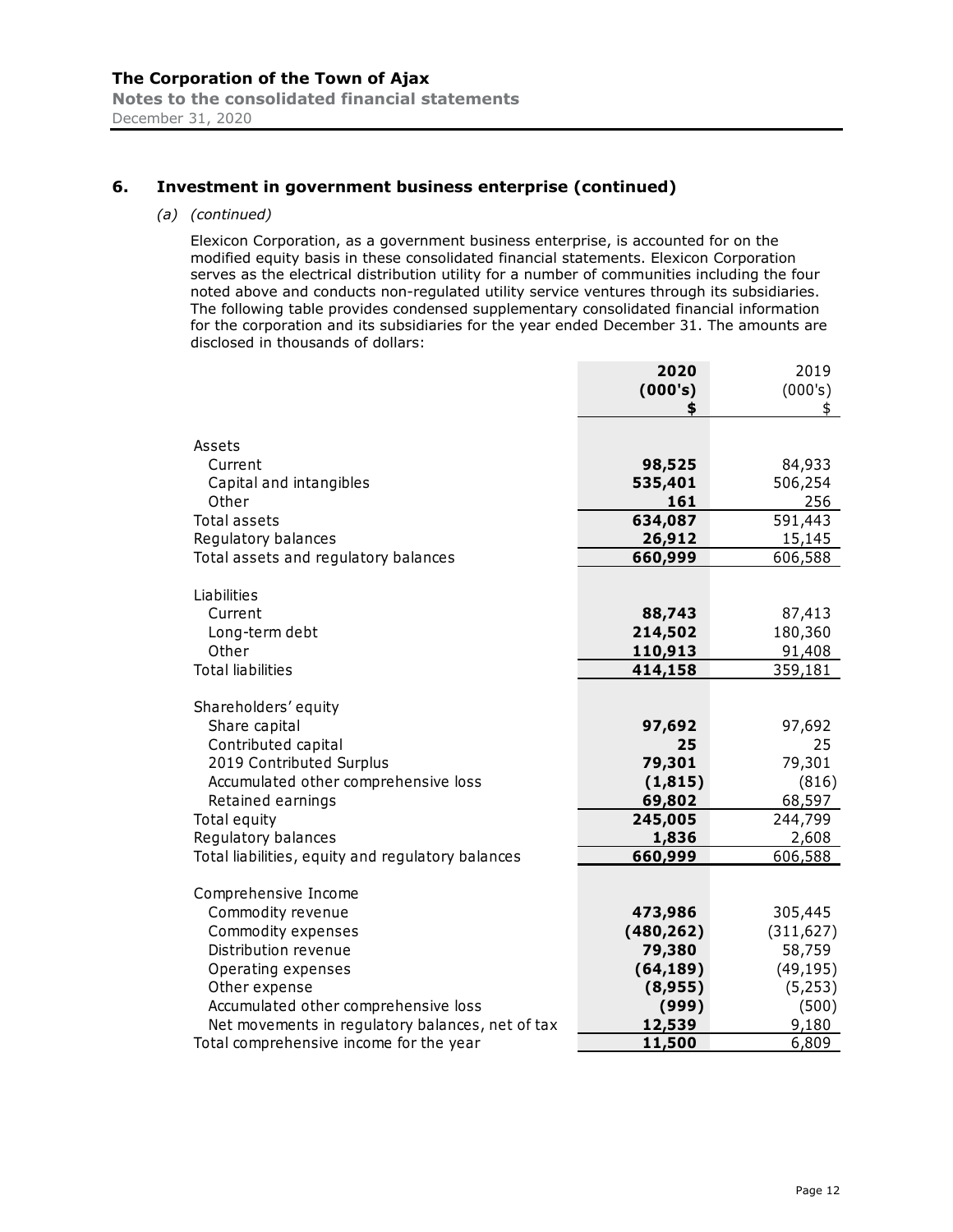**Notes to the consolidated financial statements**  December 31, 2020

# **6. Investment in Elexicon Corporation (continued)**

#### *(b) Equity in Elexicon Corporation*

The Town's equity in Elexicon Corporation is as follows at the end of 2020:

|                                                                                                                                                                   | 2020        | 2019                    |
|-------------------------------------------------------------------------------------------------------------------------------------------------------------------|-------------|-------------------------|
| Balance, beginning of year<br>Equity share of net loss for the period ended                                                                                       | 73,056,633  | 63,858,769              |
| March 31, 2019 from Veridian Corporation<br>(year ended December 31, 2018)<br>Equity share of net earnings for the period<br>January 1, 2020 to December 31, 2020 |             | (433, 029)              |
| (April 1, 2019 to December 31, 2019<br>in 2019) from Elexicon Corporation<br>Amalgamation adjustments                                                             | 2,510,220   | 1,486,269<br>10,060,153 |
| Dividend received                                                                                                                                                 | (2,467,825) | (1, 915, 529)           |
| Balance, end of year                                                                                                                                              | 73,099,028  | 73,056,633              |

#### *(c) Promissory notes receivable*

The following promissory notes are receivable and form part of the investment in government business enterprise:

|                           | 2020       | 2019       |
|---------------------------|------------|------------|
|                           |            |            |
|                           |            |            |
| Elexicon Corporation      | 5,550,000  | 5,550,000  |
| Elexicon Connections Inc. | 14,060,000 | 14,060,000 |
|                           | 19,610,000 | 19,610,000 |

The notes issued by Elexicon Corporation and Elexicon Connections Inc. are due on demand. The Town has agreed not to demand repayment of the notes prior to December 31, 2021.

Commencing April 1, 2019 for a ten-year period, interest on the notes will be determined based on the deemed long-term interest rate prescribed by the Ontario Energy Board in its most recent cost of capital parameter update ("OEB rate"). As of April 1, 2019, the OEB rate was determined at 4.47% less 30 basis points.

On the tenth year anniversary of the notes, the interest rate will be adjusted to the OEB rate in effect at that time. Thereafter, the interest rate will be adjusted to the OEB rate in effect at the earlier of:

- (i) The five year anniversary of the most recent interest rate adjustment of these notes, and
- (ii) The date on which Elexicon Energy Inc. files a cost of service application with the Ontario Energy Board.

The Town may demand full or partial repayment with sixty days' notice of the principal and accrued interest.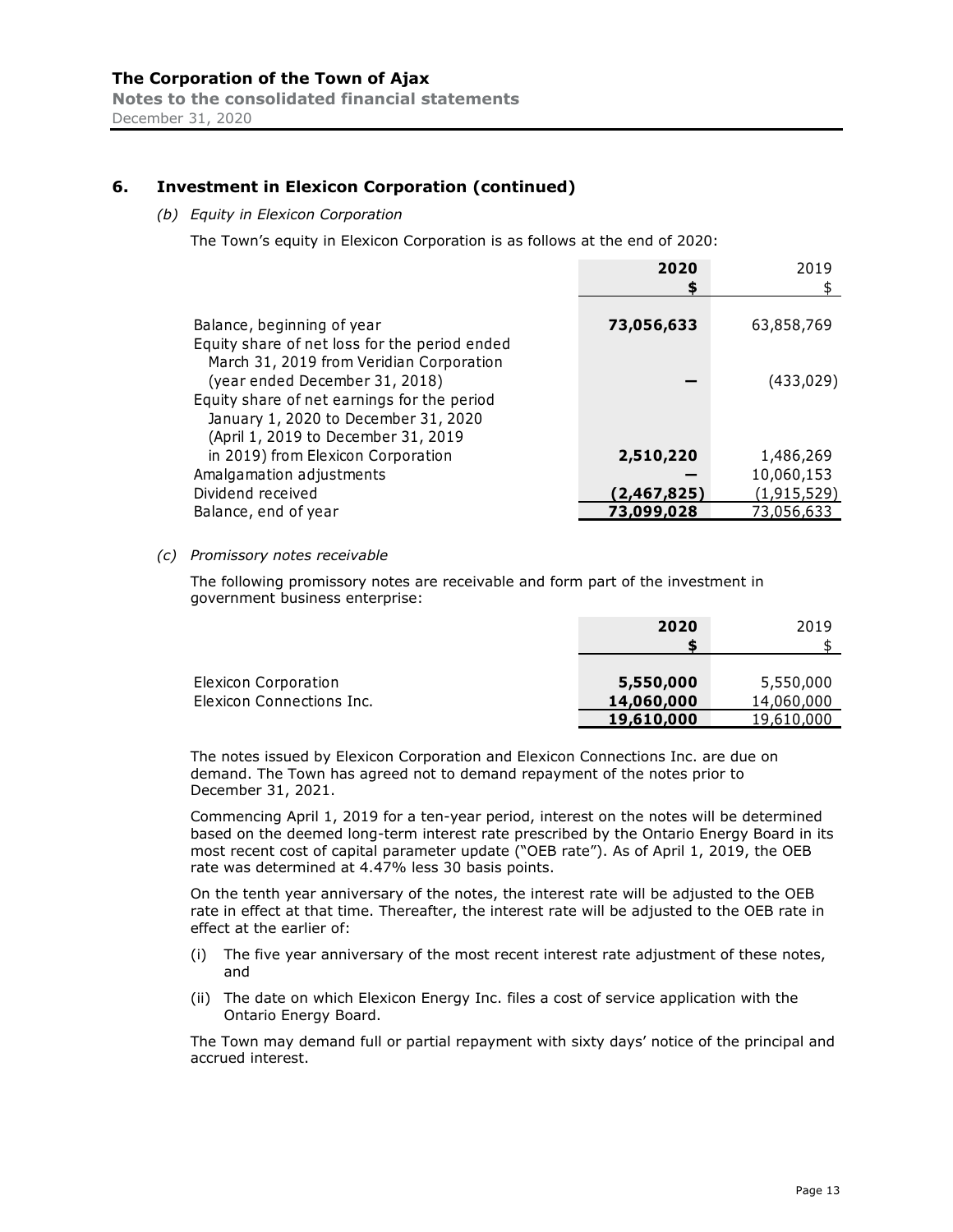# **The Corporation of the Town of Ajax Notes to the consolidated financial statements**  December 31, 2020

#### **6. Investment in Elexicon Corporation (continued)**

- *(d) Contingencies and guarantees of Elexicon Corporation (the "Corporation") as disclosed in their financial statements are as follows:* 
	- *(i) Insurance claims*

The Corporation is a member of the Municipal Electric Association Reciprocal Insurance Exchange ("MEARIE") which was created on January 1, 1987. A reciprocal insurance exchange may be defined as a group of persons formed for the purpose of exchanging reciprocal contracts of indemnity or inter-insurance with each other. MEARIE provides general liability insurance to member electric utilities. MEARIE also provides vehicle and property insurance to the Corporation.

Insurance premiums charged to each member utility consist of a levy per \$1,000 of service revenue subject to a credit or surcharge based on each electric utility's claims experience. The maximum coverage is \$30,000,000 per occurrence for liability insurance, \$21,000,000 for vehicle insurance and \$161,680,000 for property insurance, plus \$10,000,000 excess coverage on top of the regular liability and vehicle coverage.

*(ii) Contractual obligation – Hydro One Networks Inc.* 

The Corporation's subsidiary, Elexicon Energy Inc. ("EEI"), is party to a connection and cost recovery agreement with Hydro One related to the construction by Hydro One of a transformer station designated to meet VCI's anticipated electricity load growth. Construction of the project was completed during 2007 and VCI connected to the transformer station during 2008.

To the extent that the cost of the project is not recoverable from future transformation connection revenues, EEI is obliged to pay a capital contribution equal to the difference between these revenues and the construction costs allocated to EEI. The construction costs allocated to EEI for the project are \$19,950,000.

Hydro One has performed a true-up based on actual load at the end of the tenth anniversary of the in-service date and the Corporation has paid \$2,135,000 in 2020 (\$637,000 in 2019) to Hydro One and recognized the same as an intangible asset. The Corporation has also recorded a current liability and a corresponding intangible asset for \$1,533,000 as at December 31, 2019, based on management's best estimate of the future transformation connection revenues shortfall. Hydro One is expected to perform another true-up based on actual load at the end of the fifteenth anniversary of the in-service date.

*(iii) Prudential Support* 

Purchasers of electricity in Ontario, through the Independent Electricity System Operator ("IESO"), are required to provide security to mitigate the risk of default based on their expected activity in the market. The IESO could draw on this security if the Corporation fails to make the payment required on a default notice issued by the IESO. The Corporation has provided a \$64,000,000 guarantee to the IESO on behalf of EEI. Additionally, the Corporation has provided letter of credits of \$6,900,000 and \$807,000 to the IESO for prudential support.

*(iv) General claims* 

From time to time, the Corporation is involved in various lawsuits, claims and regulatory proceedings in the normal course of business. In the opinion of management, the outcome of such matters will not have a material adverse effect on the Corporation's consolidated financial position and results of operations or cash flows.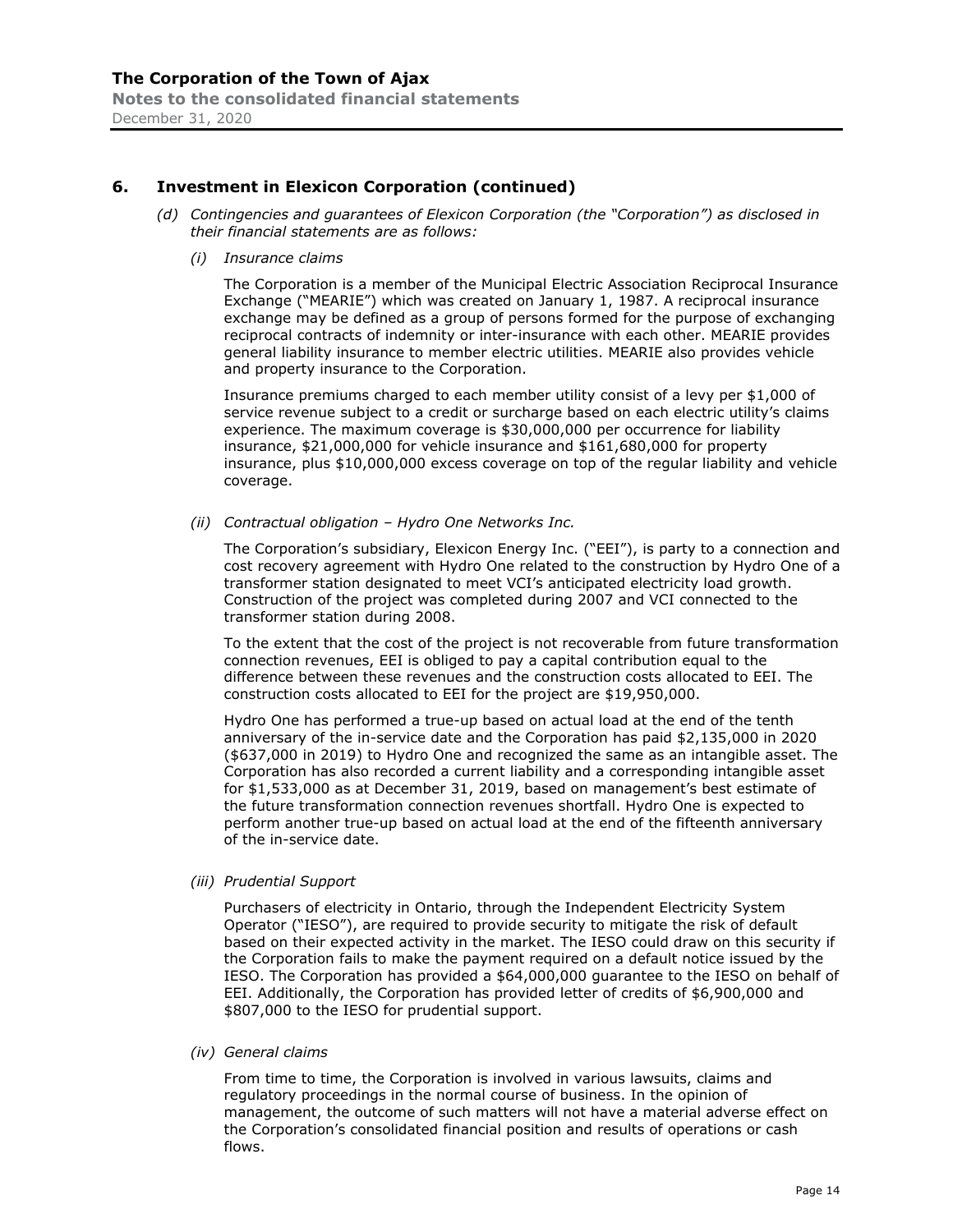# **6. Investment in Elexicon Corporation (continued)**

#### *(e) Lease commitments*

Future minimum lease payment obligations under operating leases are as follows:

| 2021       | 363,000   |
|------------|-----------|
| 2022       | 229,000   |
| 2023       | 179,000   |
| 2024       | 124,000   |
| 2025       | 95,000    |
| Thereafter | 115,000   |
|            | 1,105,000 |

#### **7. Liability for contaminated site**

The Town has recorded an unfunded liability of \$647,000 (\$647,000 in 2019) in accounts payable and accrued liabilities for the estimated remediation costs associated with a Town owned site with identified contaminates in the soil. The liability estimate for the site identified was based on an environmental assessment conducted by a third party engineering firm. At this time, the Town does not anticipate obtaining any recoveries in respect of the estimated liability*.*

#### **8. Deferred revenue**

The obligatory reserve funds and other deferred revenue balances are summarized below:

|                          | 2020       | 2019       |
|--------------------------|------------|------------|
|                          | S          |            |
|                          |            |            |
| Obligatory reserve funds |            |            |
| Development charges      | 10,561,499 | 6,071,244  |
| Gas tax                  | 9,054,078  | 9,886,467  |
| Recreational land        | 3,220,222  | 2,338,114  |
| Cash-in-lieu of parking  | 7,219      |            |
| Building approvals       | 1,987,427  | 709,427    |
|                          | 24,830,445 | 19,005,252 |
| Other unearned revenues  | 1,190,759  | 2,492,061  |
|                          | 26,021,204 | 21,497,313 |

The changes during the year in obligatory reserve funds which are reflected directly in the deferred revenue balance are analyzed as follows:

|                                     | <b>Development</b><br>charges act | Gas tax     | Recreational<br>land | Cash-in-lieu<br>of parking | <b>Building</b><br>approvals | <b>Total</b>   |
|-------------------------------------|-----------------------------------|-------------|----------------------|----------------------------|------------------------------|----------------|
| Opening balance<br>Restricted funds | 6,071,244                         | 9,886,467   | 2,338,114            | $\overline{\phantom{m}}$   | 709,427                      | 19,005,252     |
| received/receivable                 | 16,752,497                        | 3,630,550   | 855,091              | 7,210                      | $\overline{\phantom{0}}$     | 21,245,348     |
| Interest earned                     | 96,283                            | 129,813     | 27,017               | 9                          | -                            | 253,122        |
| Revenue recognized                  | (12, 358, 525)                    | (4,592,752) |                      |                            | 1,278,000                    | (15, 673, 277) |
| Closing balance                     | 10,561,499                        | 9,054,078   | 3,220,222            | 7,219                      | 1,987,427                    | 24,830,445     |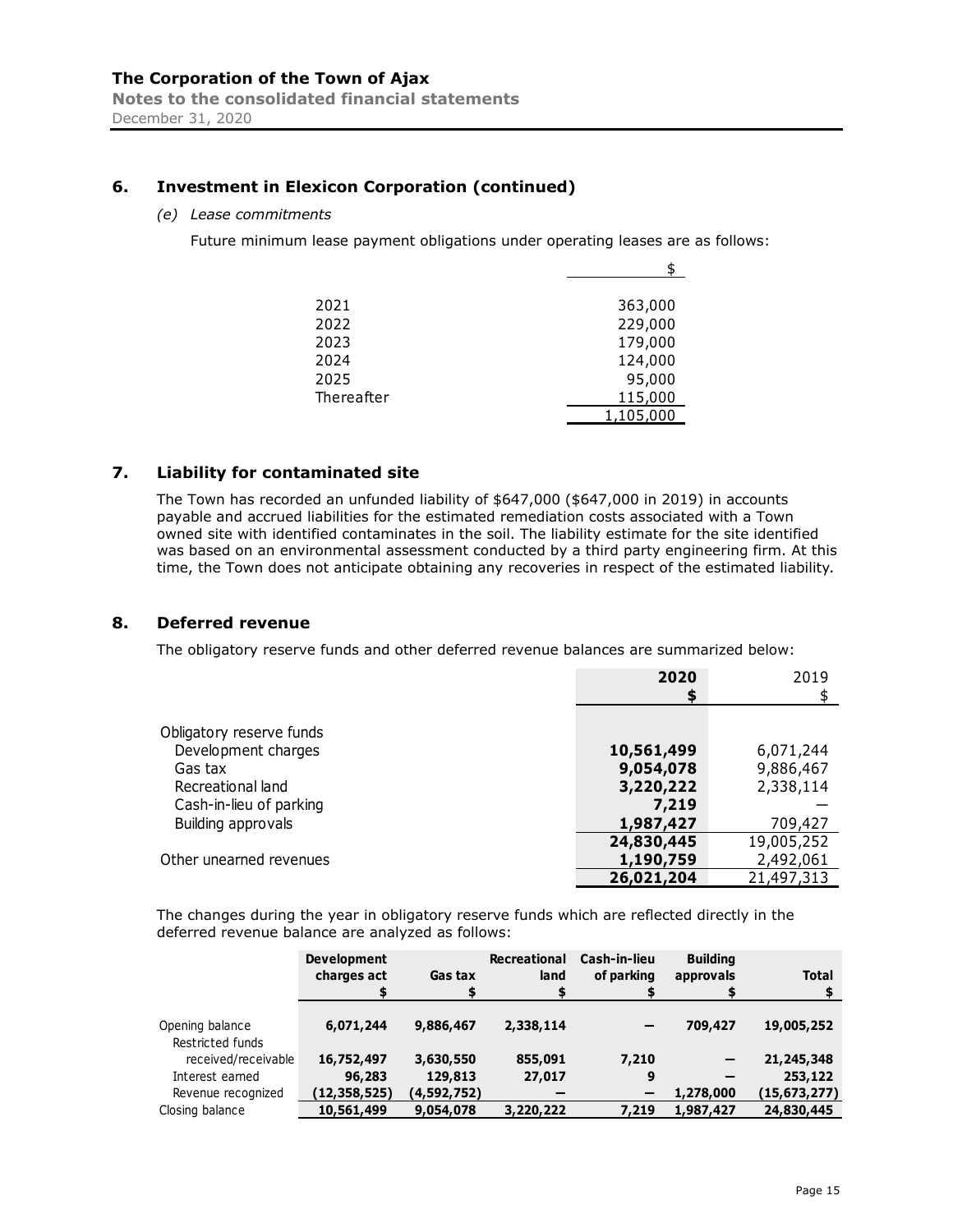**Notes to the consolidated financial statements**  December 31, 2020

# **9. Municipal debt**

|                                                                                                                                                                                                                                               | 2020        | 2019        |
|-----------------------------------------------------------------------------------------------------------------------------------------------------------------------------------------------------------------------------------------------|-------------|-------------|
| The municipality has assumed responsibility for the<br>payment of principal and interest charges on<br>certain debt issued by the Regional Municipality<br>of Durham and internally. At the end of the year,<br>the outstanding principal was |             |             |
|                                                                                                                                                                                                                                               | 17,390,071  | 19,705,777  |
| Amount to be recovered from future revenue                                                                                                                                                                                                    | 17,390,071  | 19,705,777  |
| Less: amount owed to operating fund                                                                                                                                                                                                           | (6,279,000) | (7,096,000) |
| Net municipal debt                                                                                                                                                                                                                            | 11,111,071  | 12,609,777  |

The above long-term debt has interest rates ranging from 1.95% to 5.12% per annum and maturity dates in, 2020, 2022, 2028 and 2034. The annual required payment expected for 2021 is \$1,893,251 (\$1,892,205 in 2020) including principal and interest, and the timing of principal repayments are as follows to be paid from general municipal revenues:

| 2021            | 1,556,071  |
|-----------------|------------|
| 2022            | 882,000    |
| 2023            | 907,000    |
| 2024            | 934,000    |
| 2025            | 963,000    |
| 2026 and beyond | 5,869,000  |
|                 | 11,111,071 |

The above debt issued in the name of the Town has been approved by by-law as required by legislation. The annual principal and interest payments required to service these liabilities are within the annual debt repayment limit prescribed by the Ministry of Municipal Affairs and Housing. Interest paid or payable in 2020 and included in expenses is \$372,410 (\$331,341 in 2019).

# **10. Employee benefits payable**

The Town provides certain employee benefits which will require funding in the future.

|           | 2019      |
|-----------|-----------|
| S         |           |
|           |           |
| 1,844,454 | 1,555,782 |
| 6,309,693 | 6,263,162 |
| 117,200   | 55,900    |
| 8,271,347 | 7,874,844 |
|           |           |
| (439,748) | (334,761) |
| 7,831,599 | 7,540,083 |
|           |           |

#### *(a) Vacation payable*

Vacation pay owing at December 31, 2020 has been partially funded from operations and is included in employee benefits payable in these consolidated financial statements.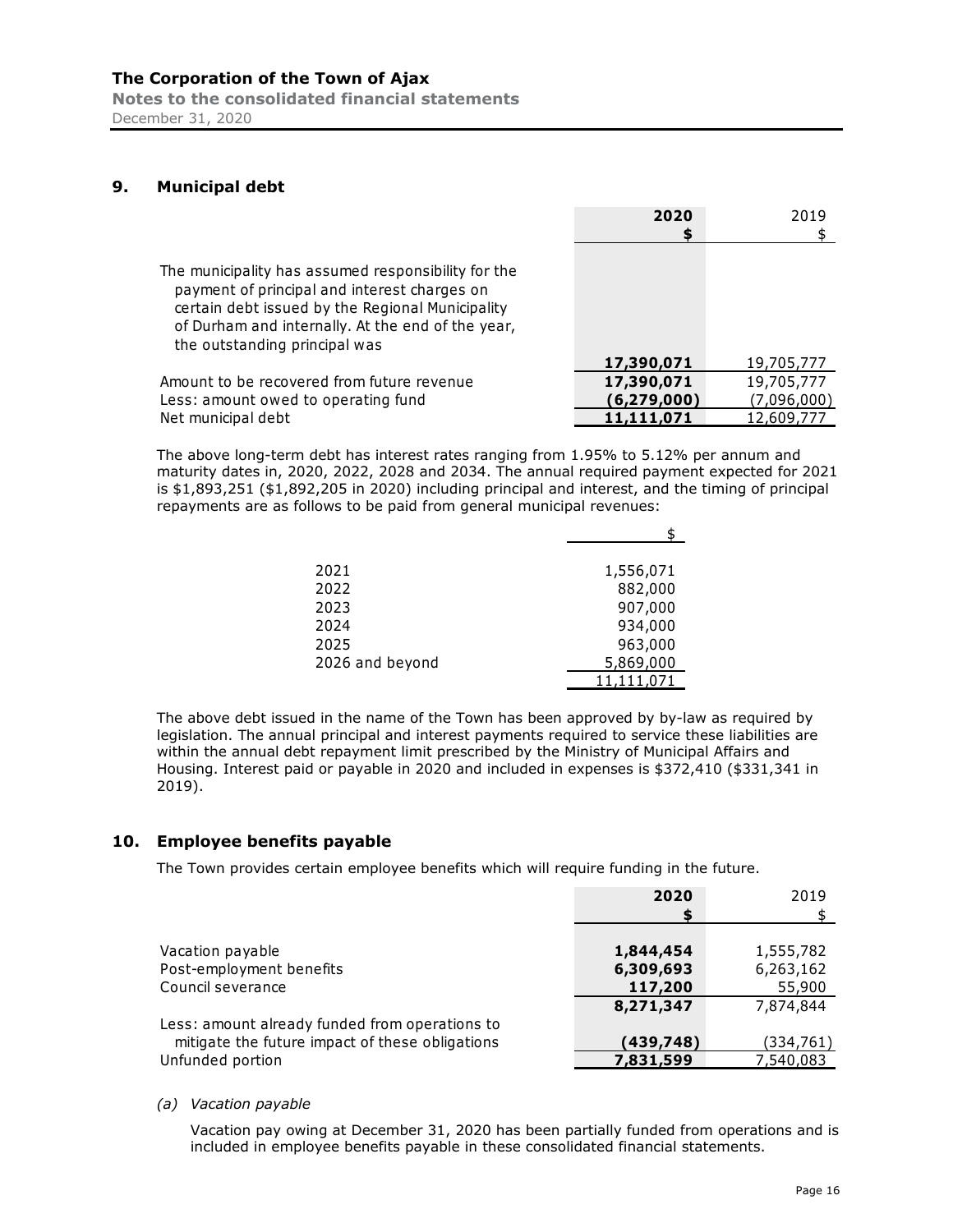# **10. Employee benefits payable (continued)**

#### *(b) Post-employment benefits*

The Town sponsors a defined benefit plan for retirement benefits other than pensions for substantially all of its employees and Councillors. The plan provides extended health and dental as well as vision coverage to full-time employees and Councillors. The plan is unfunded and requires no contribution from employees or Councillors. Total employer contribution to retiree benefits during the year were \$523,429 (\$379,055 in 2019).

Actuarial valuations for accounting purposes are performed triennially using the projected benefit method prorated on services. An actuarial valuation was completed as at December 31, 2019 and an accrued benefit obligation of \$7,732,284 is based on an extrapolation from that valuation to December 31, 2020.

The post-employment benefit liability at December 31, 2020 includes the following components:

|                                                                                   | 2020                     | 2019                   |
|-----------------------------------------------------------------------------------|--------------------------|------------------------|
| Actuarially determined accrued benefit obligation<br>Unamortized actuarial losses | 7,732,284<br>(1,422,591) | 6,682,378<br>(419,217) |
|                                                                                   | 6,309,693                | 6,263,162              |

The current actuarial valuation is based on a number of assumptions about future events, such as inflation rates, interest rates, medical inflation rates, wage and salary increases, and employee turnover and mortality. The assumptions used reflect the Town's best estimates; however actual experience may vary from these estimates. The main actuarial assumptions employed for the valuation and current year extrapolation are as follows:

| Expected inflation rate                         | 2.50%       |
|-------------------------------------------------|-------------|
| Discount rate                                   | 2.50%       |
| Medical cost increases                          |             |
| First year                                      | 7.00%       |
| Decreasing over 10 years to                     | 3.50%       |
| Expected rate of dental cost increase           | 1% plus CPI |
| Estimated average remaining service life of the |             |
| employee group                                  | 13.2 years  |

The post-employment benefit expense is reported on the consolidated statement of operations in the various functional categories. Composition of the amount is as follows:

|                                               | 2020    | 2019    |
|-----------------------------------------------|---------|---------|
|                                               | S       |         |
|                                               |         |         |
| Current year benefit cost                     | 339,893 | 334,956 |
| Amortization of actuarial losses              | 32,349  | 74,464  |
| Interest on post-employment benefit liability | 197,719 | 258,108 |
|                                               | 569,961 | 667,528 |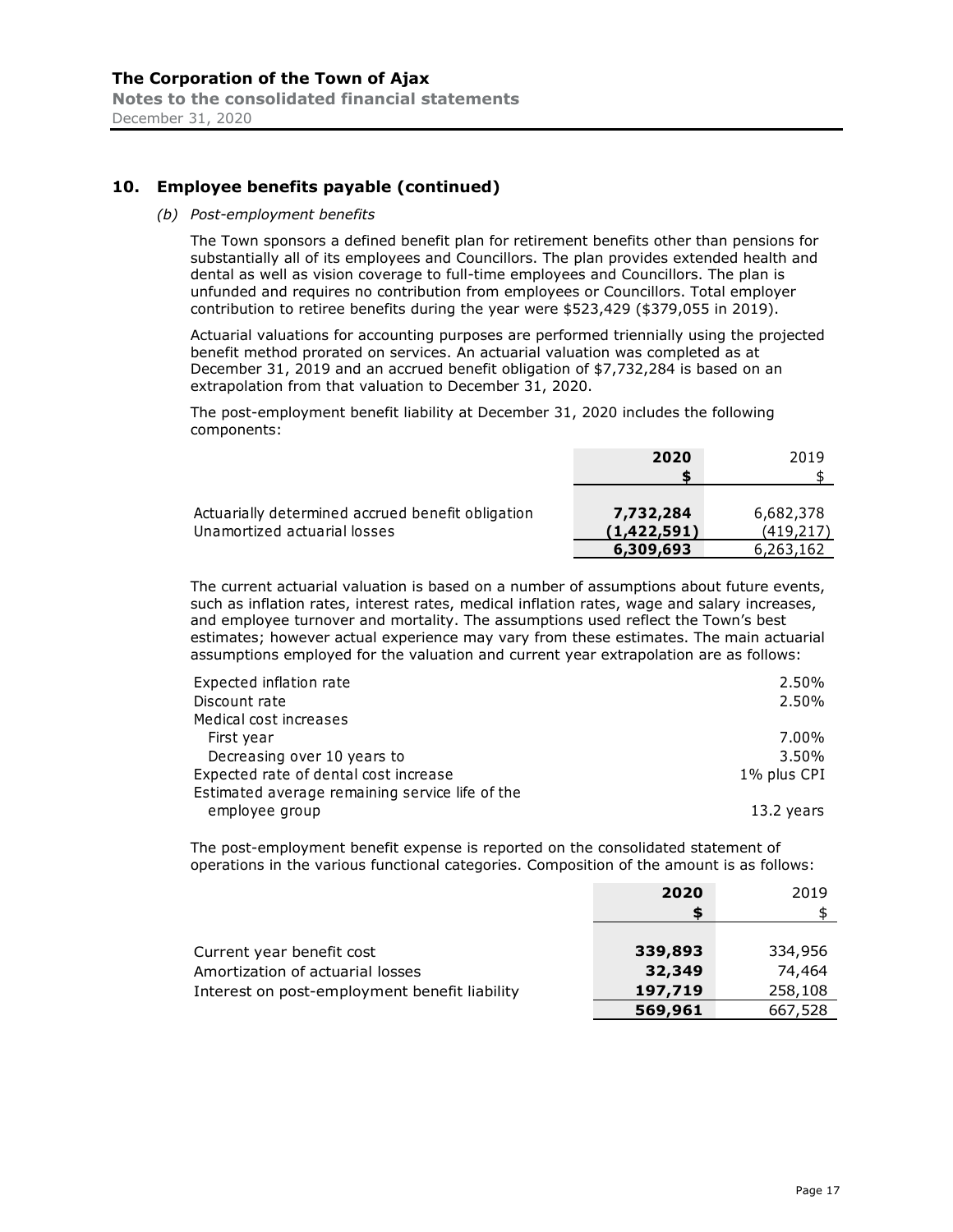# **10. Employee benefits payable (continued)**

*(c) Pension agreement* 

The Town makes contributions to the Ontario Municipal Employees' Retirement Fund (OMERS), a multi-employer pension plan, on behalf of members of its staff. The plan is a defined benefit plan which specifies the amount of the retirement benefit to be received by the employees based on the length of service and rates of pay. The Administration Corporation Board of Directors, representing plan members and employers, is responsible for overseeing the management of the pension plan, including investment of the assets and administration of the benefits. OMERS provides pension services 525,981 active and retired members and 1,023 employers.

Each year an independent actuary determines the funding status of OMERS Primary Pension Plan (the Plan) by comparing the actuarial value of invested assets to the estimated present value of all pension benefits that members have earned to date. The most recent actuarial valuation of the Plan was conducted at December 31, 2020. The results of this valuation disclosed total actuarial liabilities of \$113,055 million in respect of benefits accrued for service with actuarial assets at that date of \$109,844 million indicating an actuarial deficit of \$3,211 million. As OMERS is a multi-employer plan, any pension plan surpluses or deficits are a joint responsibility of Ontario municipal organizations and their employees. As a result, the Town does not recognize any share of the OMERS pension surplus or deficit. The amount contributed to OMERS for 2020 was \$3,645,653 (\$3,580,643 in 2019).

*(d) Council severance*

Part of the remuneration package includes eligibility of all Councillors to receive a severance payment of one month salary per year of continuous service, with a minimum of four years of continuous service, to a maximum payment of 18 months should they not be re-elected. The estimated liability based on service and salary levels as at December 31, 2020 totaling \$117,200 (\$55,900 in 2019) has been fully funded from operations and included in employee benefits payable in these consolidated financial statements.

# **11. Landfill post-closure liability**

The Town owns one closed landfill site requiring post-closure care including monitoring of ground and surface water, leachate and gas, as well as ongoing maintenance and annual reporting to comply with environmental legislation. Municipalities are required to recognize liabilities for all of these future costs as the sites are filled, therefore all post-closure costs must be estimated and recognized fully for closed sites. This liability is unfunded and is therefore shown as a separate component of accumulated surplus (Note 12).

In 2013, an environmental consulting firm was engaged to provide an updated estimate post-closure costs. The estimate was based on assumptions regarding the nature and amount of annual expenses, an inflation factor of 2%, a 40-year future monitoring requirement and discounted at 3.75%. Actual experience may vary from these assumptions and as new information becomes available.

Based on an extrapolation of that valuation, the estimated present value of costs as at December 31, 2020 is \$396,559 (\$398,945 in 2019). Composition of the liability is as follows:

|                                          | 2020      | 2019     |
|------------------------------------------|-----------|----------|
|                                          |           |          |
| Liability, beginning of the year         | 398,945   | 400,414  |
| Expenses                                 | (12, 516) | (13,687) |
| Cost adjustment to account for inflation | 10,130    | 12,218   |
|                                          | 396,559   | 398,945  |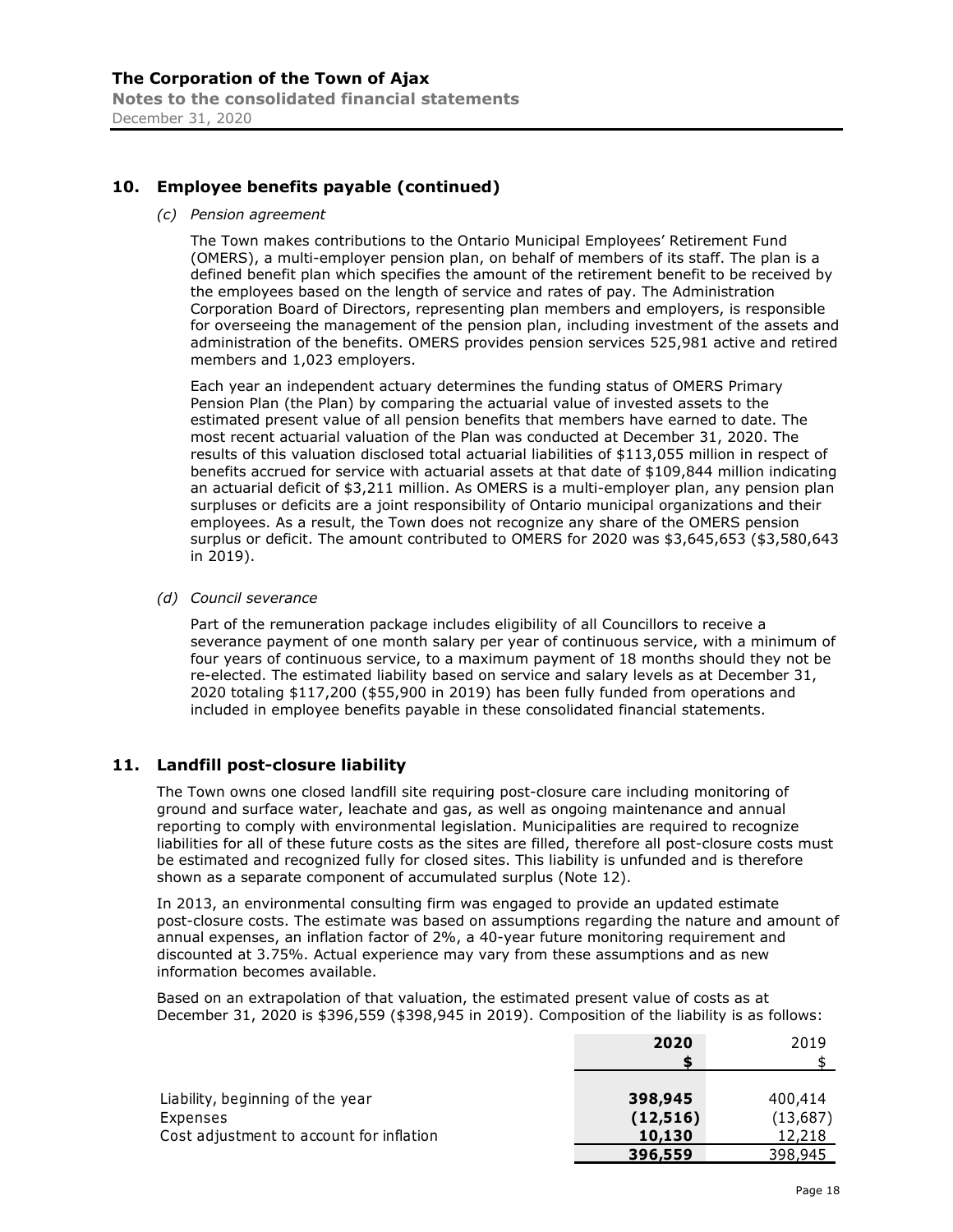**Notes to the consolidated financial statements**  December 31, 2020

#### **12. Accumulated surplus**

|                                                  | 2020           | 2019         |
|--------------------------------------------------|----------------|--------------|
|                                                  |                | \$           |
|                                                  |                |              |
| Surplus - BIAs and Library                       | 1,558,308      | 753,861      |
| Invested in tangible capital assets (Note 15)    | 597,633,458    | 583,655,689  |
| Invested in construction in progress (Note 15)   | 4,275,590      | 5,415,791    |
| Municipal debt (Note 9)                          | (11, 111, 071) | (12,609,777) |
| Internal debt - owing to operating fund (Note 9) | (6, 279, 000)  | (7,096,000)  |
| Internal capital fund                            | 6,395,259      | 4,586,295    |
| Reserve/reserve fund balances                    | 92,553,422     | 86,093,327   |
| Equity in govemment business enterprise (Note 6) | 73,099,028     | 73,056,633   |
| Liability for contaminated sites (Note 7)        | (647,000)      | (647,000)    |
| Employee benefits payable (Note 10)              | (7,831,599)    | (7,540,083)  |
| Landfill post-closure liability (Note 11)        | (396,559)      | (398, 945)   |
| Land held for resale                             | 940,775        | 940,775      |
|                                                  | 750,190,611    | 726,210,566  |

#### **13. Contingencies and commitments**

*(a) Capital project commitments* 

The Town has committed to many capital projects expected to be completed over several years including the reconstruction of Church Street – Rossland to Hydro Corridor. As at December 31, 2020, the Town had awarded contracts in the amount of \$35,051,042 (\$42,933,512 in 2019) and \$25,942,399 (\$21,739,012 in 2019) of those awarded amounts have been spent. The remaining contractual commitments of \$8,161,490 (\$20,881,632 in 2019) will be incurred as capital expenditures as the work is completed. Funding for the completion costs is expected to include use of funds from various discretionary and obligatory reserve funds.

*(b) Legal matters* 

The Town has been named in litigation matters, the outcome of which is undeterminable and accordingly, no provision has been provided for any potential liability in these financial statements. Should any loss result from these claims, which is not covered by insurance, such loss would be charged to operations in the year of resolution or earlier if the loss is likely and measurable.

*(c) Participation in Durham Municipal Insurance Pool* 

The Town is a member of the Durham Municipal Insurance Pool ("DMIP"), which was created in July 2000. DMIP provides insurance coverage to seven member municipalities.

The annual contributions from each member municipality are based on the value of its insured assets, claims experience, population and risk management philosophy. Future levies depend on the experience of the pool. Beyond the \$10,000 Town deductible, DMIP covers eligible insurance claims up to \$500,000. DMIP has outside coverage in place for claims over \$500,000.

Because DMIP is a multi-municipality insurance pool, surpluses or deficits are a joint responsibility of the member municipalities through future levies. The Town does not recognize any share of the DMIP surplus or deficit, but has made provision for estimated deductible amounts of \$118,951 (\$118,751 in 2019) for all outstanding Town claims.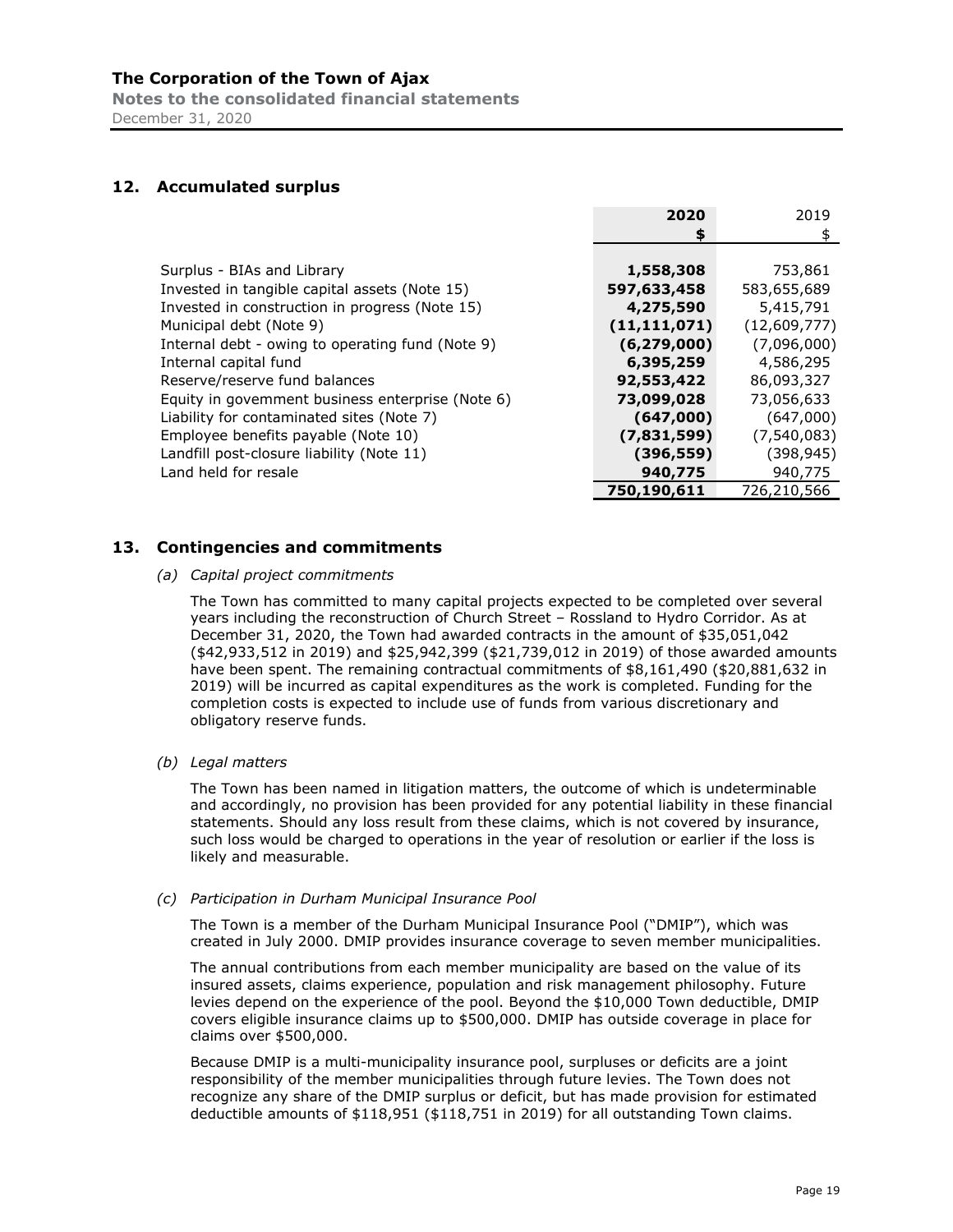**Notes to the consolidated financial statements**  December 31, 2020

# **14. Budget figures**

The 2020 Budget adopted by Council on February 24, 2020 was not prepared on a basis consistent with that used to report actual results. The budget was prepared on a modified accrual basis while Public Sector Accounting Standards require a full accrual basis. The budget figures treated all tangible capital asset additions as expenses and did not include amortization expense on tangible capital assets, post-employment benefits or landfill costs. As a result, the budget figures presented in the consolidated statements of operations and change in net financial assets represent the budget adopted by Council on February 24, 2020 with adjustments as follows:

|                                    | 2020 budget | <b>Non TCA</b> | Amortization/              | 2020 budget  |
|------------------------------------|-------------|----------------|----------------------------|--------------|
|                                    | adopted by  |                | expenditures post emp ben/ | presented in |
|                                    | council     | from capital   | landfill costs             | statements   |
|                                    | \$          | \$             | \$                         | \$           |
| Revenue                            |             |                |                            |              |
| Taxation                           | 72,721,115  |                |                            | 72,721,115   |
| Restricted funds earned            | 13,447,400  |                |                            | 13,447,400   |
| Other                              | 25,957,916  |                |                            | 25,957,916   |
|                                    | 112,126,431 |                |                            | 112,126,431  |
|                                    |             |                |                            |              |
| Expenses                           |             |                |                            |              |
| General government                 | 6,882,724   | 554,300        | 1,213,000                  | 8,650,024    |
| Protection                         | 23,157,837  |                | 1,014,400                  | 24,172,237   |
| Transportation                     | 12,596,020  | 258,800        | 9,081,100                  | 21,935,920   |
| Environmental                      | 884,940     | 200,000        | 2,872,600                  | 3,957,540    |
| Health, family and social services | 290,567     |                |                            | 290,567      |
| Recreation and culture             | 35,626,132  | 411,800        | 8,090,200                  | 44,128,132   |
| Planning and development           | 4,212,876   |                | 26,200                     | 4,239,076    |
|                                    | 83,651,096  | 1,424,900      | 22,297,500                 | 107,373,496  |
|                                    |             |                |                            |              |
| Annual surplus                     | 28,475,335  | (1,424,900)    | (22, 297, 500)             | 4,752,935    |
| Capital expenditures               | 25,874,200  |                |                            |              |
| Transfers to (from)                |             |                |                            |              |
| reserve/reserve funds              | 2,248,800   |                |                            |              |
| Transfer GBE dividends             | (2,386,300) |                |                            |              |
| Debt proceeds                      |             |                |                            |              |
| Debt repayment                     | 2,258,300   |                |                            |              |
| Budgeted use of prior              |             |                |                            |              |
| year surplus                       | 480,335     |                |                            |              |
| Consists of                        |             |                |                            |              |
| Ajax Public Library                | 487,400     |                |                            |              |
| Ajax Downtown BIA                  | (4,980)     |                |                            |              |
| Pickering Village BIA              | (2,085)     |                |                            |              |
| Town of Ajax                       |             |                |                            |              |
|                                    | 480,335     |                |                            |              |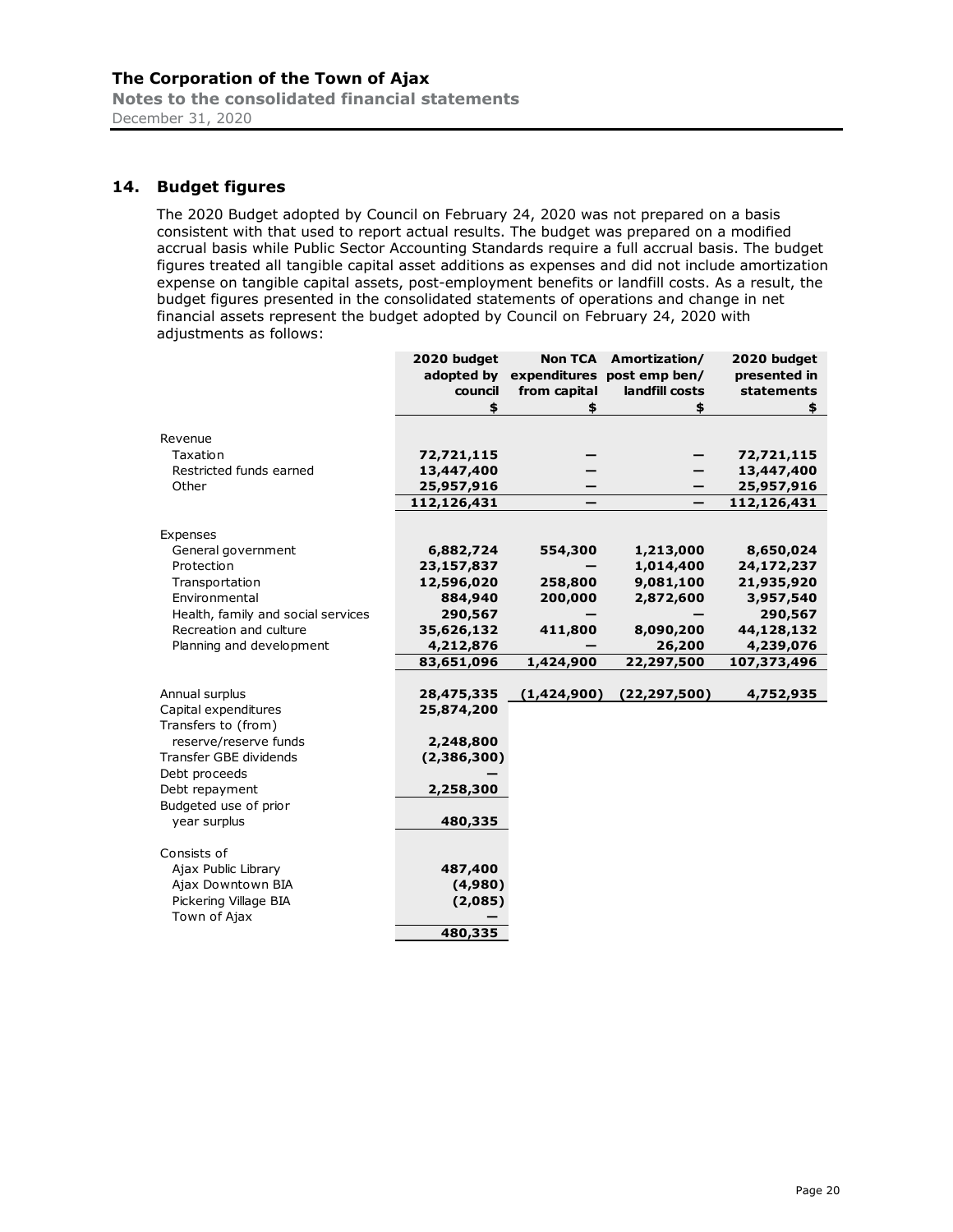**Notes to the consolidated financial statements**  December 31, 2020

# **15. Tangible capital assets**

|                  |                          |             |                  |            |            |                       |                              |               |                          |            |                              | 2020          |
|------------------|--------------------------|-------------|------------------|------------|------------|-----------------------|------------------------------|---------------|--------------------------|------------|------------------------------|---------------|
|                  |                          |             |                  |            |            | <b>General assets</b> |                              |               |                          |            | Infrastructure assets        |               |
|                  |                          |             |                  | Vehicles   | Computer   | Furniture.            |                              |               |                          | Vehicles   | Furniture,                   |               |
|                  |                          | Land        |                  | & rolling  | hardware   | fixtures &            |                              | Road          | Storm water              | & rolling  | fixtures &                   |               |
|                  | Land                     | improv.     | <b>Buildings</b> | equipment  | & software | equipment             | Land                         | network       | network                  | equipment  | equipment                    | Total         |
|                  | S                        | S           |                  |            |            | S                     |                              |               |                          |            |                              | \$            |
| Cost, beginning  |                          |             |                  |            |            |                       |                              |               |                          |            |                              |               |
| of year          | 131,025,850              | 80,703,558  | 162,949,230      | 15,012,987 | 2,439,934  | 20,441,557            | 14,971,011                   | 302,639,010   | 113,603,026              | 6,473,944  | 102,412                      | 850,362,519   |
| Additions        | 267,415                  | 2, 183, 479 | 3,402,527        | 1,129,648  | 344,542    | 1, 3 16, 165          | —                            | 24,281,583    | 8,042,351                | 933,822    | —                            | 41,901,532    |
| <b>Disposals</b> | $\overline{\phantom{0}}$ | (150, 660)  | (1, 418, 380)    | (104, 304) | (321, 489) | (551, 794)            | -                            | (5,420,811)   | $\overline{\phantom{m}}$ | (415, 962) | $\qquad \qquad \blacksquare$ | (8,383,400)   |
| Cost, end        |                          |             |                  |            |            |                       |                              |               |                          |            |                              |               |
| of year          | 131,293,265              | 82,736,377  | 164,933,377      | 16,038,331 | 2,462,987  | 21,205,928            | 14,971,011                   | 321,499,782   | 121,645,377              | 6,991,804  | 102,412                      | 883,880,651   |
| Accumulated      |                          |             |                  |            |            |                       |                              |               |                          |            |                              |               |
| amortization,    |                          |             |                  |            |            |                       |                              |               |                          |            |                              |               |
| beginning        |                          |             |                  |            |            |                       |                              |               |                          |            |                              |               |
| of year          |                          | 34,611,754  | 40,429,296       | 8,909,406  | 1,371,173  | 9,335,943             |                              | 127,623,027   | 40,119,787               | 4,235,949  | 70,545                       | 266,706,880   |
| Amortization     | $\qquad \qquad$          | 3,810,066   | 4,286,094        |            | 385,927    | 1,836,020             | $\overline{\phantom{m}}$     | 9,441,282     |                          | 412,300    | 8,805                        |               |
| Disposals        | $\qquad \qquad$          |             |                  | 1,003,586  |            |                       | $\qquad \qquad$              |               | 3, 123, 681              |            |                              | 24,307,761    |
| Accumulated      | $\overline{\phantom{0}}$ | (124, 271)  | (1,025,787)      | (92, 612)  | (321, 489) | (551, 794)            | $\qquad \qquad \blacksquare$ | (2, 235, 533) | $\overline{\phantom{m}}$ | (415, 962) | $\qquad \qquad$              | (4, 767, 448) |
|                  |                          |             |                  |            |            |                       |                              |               |                          |            |                              |               |
| amortization,    | $\qquad \qquad -$        | 38,297,549  | 43,689,603       | 9,820,380  | 1,435,611  | 10,620,169            |                              | 134,828,776   | 43,243,468               | 4,232,287  | 79,350                       | 286,247,193   |
| end of year      |                          |             |                  |            |            |                       | $\qquad \qquad$              |               |                          |            |                              |               |
| Net book value,  |                          |             |                  |            |            |                       |                              |               |                          |            |                              |               |
| beginning        |                          |             |                  |            |            |                       |                              |               |                          |            |                              |               |
| of year          | 131,025,850              | 46,091,804  | 122,519,934      | 6,103,581  | 1,068,761  | 11, 105, 614          | 14,971,011                   | 175,015,983   | 73,483,239               | 2,237,995  | 31,867                       | 583,655,639   |
| Net book value,  |                          |             |                  |            |            |                       |                              |               |                          |            |                              |               |
| end of year      | 131.293.265              | 44.438.828  | 121,243,774      | 6,217,951  | 1,027,376  | 10,585,759            | 14,971,011                   | 186,671,006   | 78,401,909               | 2,759,517  | 23.062                       | 597,633,458   |
|                  |                          |             |                  |            |            |                       |                              |               |                          |            |                              |               |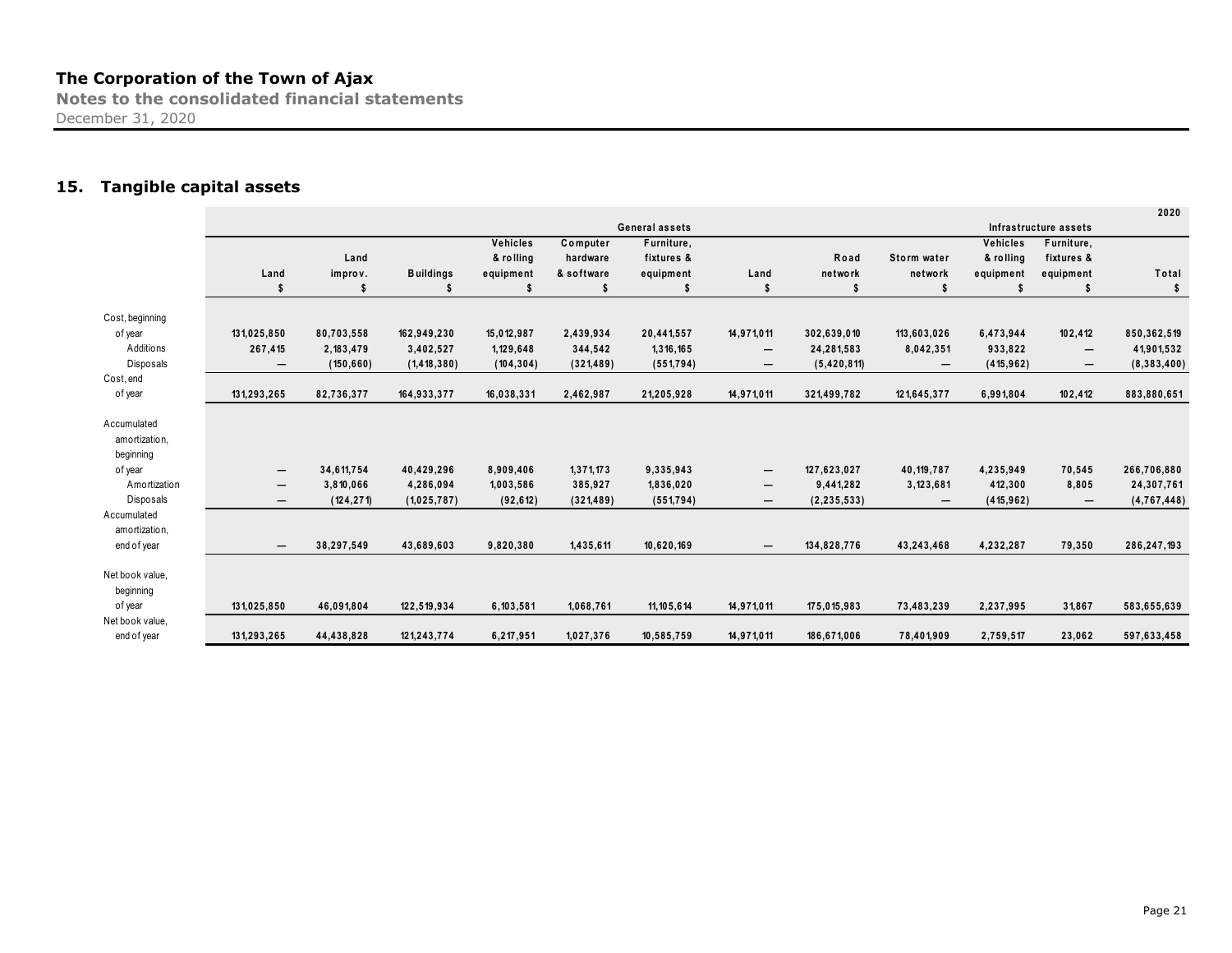**Notes to the consolidated financial statements**  December 31, 2020

# **15. Tangible capital assets (continued)**

|                   |                                         |            |                  |            |            |            |                          |             |                          |            |                          | 2019        |
|-------------------|-----------------------------------------|------------|------------------|------------|------------|------------|--------------------------|-------------|--------------------------|------------|--------------------------|-------------|
|                   | General assets<br>Infrastructure assets |            |                  |            |            |            |                          |             |                          |            |                          |             |
|                   |                                         |            |                  | Vehicles   | Computer   | Furniture, |                          |             |                          | Vehicles   | Furniture,               |             |
|                   |                                         | Land       |                  | & rolling  | hardware   | fixtures & |                          | Road        | Storm water              | & rolling  | fixtures &               |             |
|                   | Land                                    | improv.    | <b>Buildings</b> | equipment  | & software | equipment  | Land                     | network     | network                  | equipment  | equipment                | Total       |
|                   | \$                                      |            | \$               | S          | \$         | S          | \$                       | .s          | \$                       |            | S                        | \$          |
| Cost, beginning   |                                         |            |                  |            |            |            |                          |             |                          |            |                          |             |
| of year           | 130,997,134                             | 75,700,829 | 125,070,401      | 14,096,204 | 2,241,390  | 16,294,575 | 14,969,954               | 290,777,147 | 106,442,541              | 6,608,037  | 102,412                  | 783,300,624 |
| Additions         | 63,647                                  | 5,077,709  | 38,024,733       | 1,233,280  | 620,092    | 4,872,296  | 1,058                    | 13,309,082  | 7,160,485                | 140,489    | $\overline{\phantom{m}}$ | 70,502,871  |
| Disposals         | (34, 931)                               | (74,980)   | (145, 904)       | (316, 497) | (421,548)  | (725, 314) | (1)                      | (1,447,219) |                          | (274, 582) | $\overline{\phantom{m}}$ | (3,440,976) |
| Cost, end of year | 131,025,850                             | 80,703,558 | 162,949,230      | 15,012,987 | 2,439,934  | 20,441,557 | 14,971,011               | 302,639,010 | 113,603,026              | 6,473,944  | 102,412                  | 850,362,519 |
| Accumulated       |                                         |            |                  |            |            |            |                          |             |                          |            |                          |             |
| amortization,     |                                         |            |                  |            |            |            |                          |             |                          |            |                          |             |
| beginning         |                                         |            |                  |            |            |            |                          |             |                          |            |                          |             |
| of year           | $\hspace{0.1mm}-\hspace{0.1mm}$         | 31,027,406 | 36,716,426       | 8,256,838  | 1,393,097  | 8,400,139  | $\overline{\phantom{0}}$ | 120,385,344 | 37,216,513               | 4,109,334  | 61,740                   | 247,566,837 |
| Amortization      | —                                       | 3,659,330  | 3,757,691        | 969,065    | 399,624    | 1,661,118  | $\overline{\phantom{m}}$ | 8,684,902   | 2,903,274                | 401,197    | 8,805                    | 22,445,006  |
| Disposals         | —                                       | (74, 982)  | (44, 821)        | (316, 497) | (421,548)  | (725, 314) | $\overline{\phantom{m}}$ | (1,447,219) | $\overline{\phantom{0}}$ | (274, 582) | $\overline{\phantom{m}}$ | (3,304,963) |
| Accumulated       |                                         |            |                  |            |            |            |                          |             |                          |            |                          |             |
| amortization,     |                                         |            |                  |            |            |            |                          |             |                          |            |                          |             |
| end of year       | —                                       | 34,611,754 | 40,429,296       | 8,909,406  | 1,371,173  | 9,335,943  | $\overline{\phantom{0}}$ | 127,623,027 | 40,119,787               | 4,235,949  | 70,545                   | 266,706,880 |
| Net book value,   |                                         |            |                  |            |            |            |                          |             |                          |            |                          |             |
| beginning         |                                         |            |                  |            |            |            |                          |             |                          |            |                          |             |
| of year           | 130,997,134                             | 44,673,423 | 88,353,975       | 5,839,366  | 848,293    | 7,894,436  | 14,969,954               | 170,391,803 | 69,226,028               | 2,498,703  | 40,672                   | 535,733,787 |
| Net book value,   |                                         |            |                  |            |            |            |                          |             |                          |            |                          |             |
| end of year       | 131,025,850                             | 46,091,804 | 122,519,934      | 6,103,581  | 1,068,761  | 11,105,614 | 14,971,011               | 175,015,983 | 73,483,239               | 2,237,995  | 31,867                   | 583,655,639 |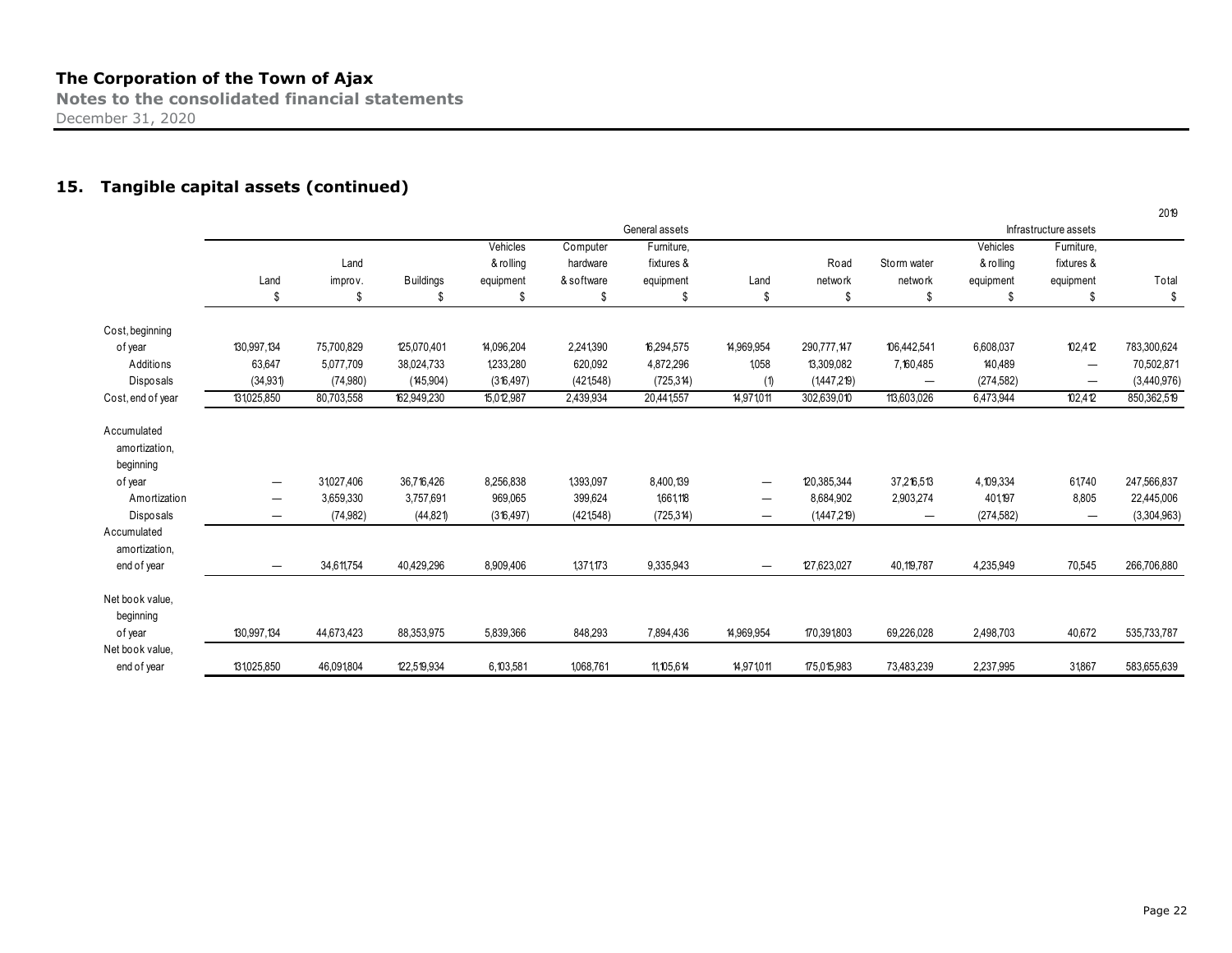# **15. Tangible capital assets (continued)**

The net book value of tangible capital assets not being amortized because they are under construction is \$4,275,590 (\$5,451,791 in 2019).

Assets contributed to the Town in 2020, consisting of Land, Land Improvements, Road Network and Storm Water Network assets, had a fair market value of \$15,590,692 (\$16,463,961 in 2019). They have been capitalized at their fair market value.

The Town holds various works of art and historical treasures pertaining to the heritage and history of the Town of Ajax. These items are not recognized as tangible capital assets in the financial statements because a reasonable estimate of the future benefits associated with such property cannot be made.

Under agreement with Toronto Region Conservation Authority ("TRCA"), the Town has the right to use certain lands owned by TRCA for recreational purposes and enjoyment of the general public. Within the terms of the agreement, the Town is responsible for the full cost of construction and maintenance of assets which are situated on the property as well as maintenance and improvements to the land.

The following table summarizes the value of assets located on TRCA land.

|                                           |                  | Land        | fixtures and | Storm water |            |  |
|-------------------------------------------|------------------|-------------|--------------|-------------|------------|--|
|                                           | <b>Buildings</b> | improvement | equipment    | network     | Total      |  |
|                                           |                  |             |              |             | \$         |  |
|                                           |                  |             |              |             |            |  |
| Cost, beginning                           |                  |             |              |             |            |  |
| of year                                   | 2,589,870        | 7,126,216   | 255,473      | 616,130     | 10,587,689 |  |
| Additions                                 |                  | 141,867     |              |             | 141,867    |  |
| Disposals                                 |                  |             |              |             |            |  |
| Cost, end of year                         | 2,589,870        | 7,268,083   | 255,473      | 616,130     | 10,729,556 |  |
|                                           |                  |             |              |             |            |  |
| Accumulated<br>amortization,<br>beginning |                  |             |              |             |            |  |
| of year                                   | 813,905          | 3,414,060   | 39,505       | 585,387     | 4,852,857  |  |
| Amortization                              | 54,549           | 308,300     | 25,547       | 8,784       | 397,180    |  |
| Disposals                                 |                  |             |              |             |            |  |
| Accumulated<br>amortization,              |                  |             |              |             |            |  |
| end of year                               | 868,454          | 3,722,360   | 65,052       | 594,171     | 5,250,037  |  |
| Net book value,<br>beginning              |                  |             |              |             |            |  |
| of year                                   | 1,775,965        | 3,712,156   | 215,968      | 30,743      | 5,734,832  |  |
| Net book value,<br>end of year            | 1,721,416        | 3,545,723   | 190,421      | 21,959      | 5,479,519  |  |
|                                           |                  |             |              |             |            |  |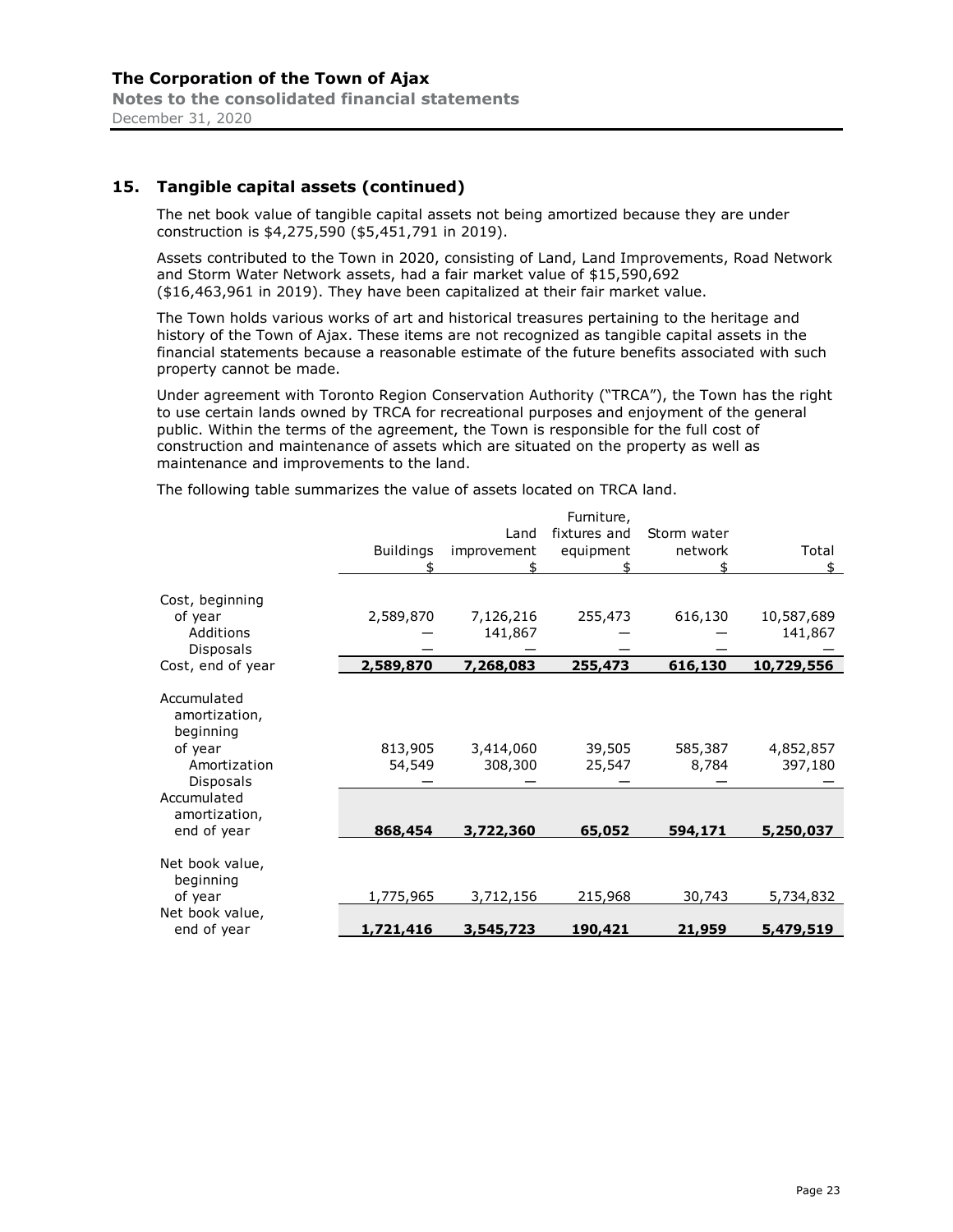**Notes to the consolidated financial statements**  December 31, 2020

#### **16. Segmented information**

The Town is a diversified municipal government institution that provides a wide range of services to its citizens. Distinguishable functional segments have been separately disclosed in the segmented information. The nature of the segments and the activities they encompass are as follows:

#### *General government*

This item relates to revenues and expenses of the Town itself and cannot be directly attributed to specific segments.

#### *Protection to persons and property*

Protection includes fire services, animal control and building inspection/enforcement of building code to ensure the safety and protection of citizens and their property.

#### *Transportation services*

Transportation includes construction and maintenance of the Municipality's roadways, including snow removal, asphalt patching and sidewalk repairs.

#### *Environmental services*

Environmental services include urban storm water management costs, litter pickup and closed landfill site monitoring costs.

#### *Health, social and family services*

Health and social services for assistance or services for seniors.

#### *Recreation and culture services*

Recreation and cultural services are actively supported by the municipality and include recreation programs, current and new facilities, parks, maintenance and construction and library services.

#### *Planning and development*

Planning and development provides a number of services including municipal planning and review of all property development plans through its application processes.

The accounting policies of the segments are the same as those described in the summary of significant accounting policies. Where revenues are not directly attributable to a segment, they are prorated as a percentage of the segment's expenses versus total expenses.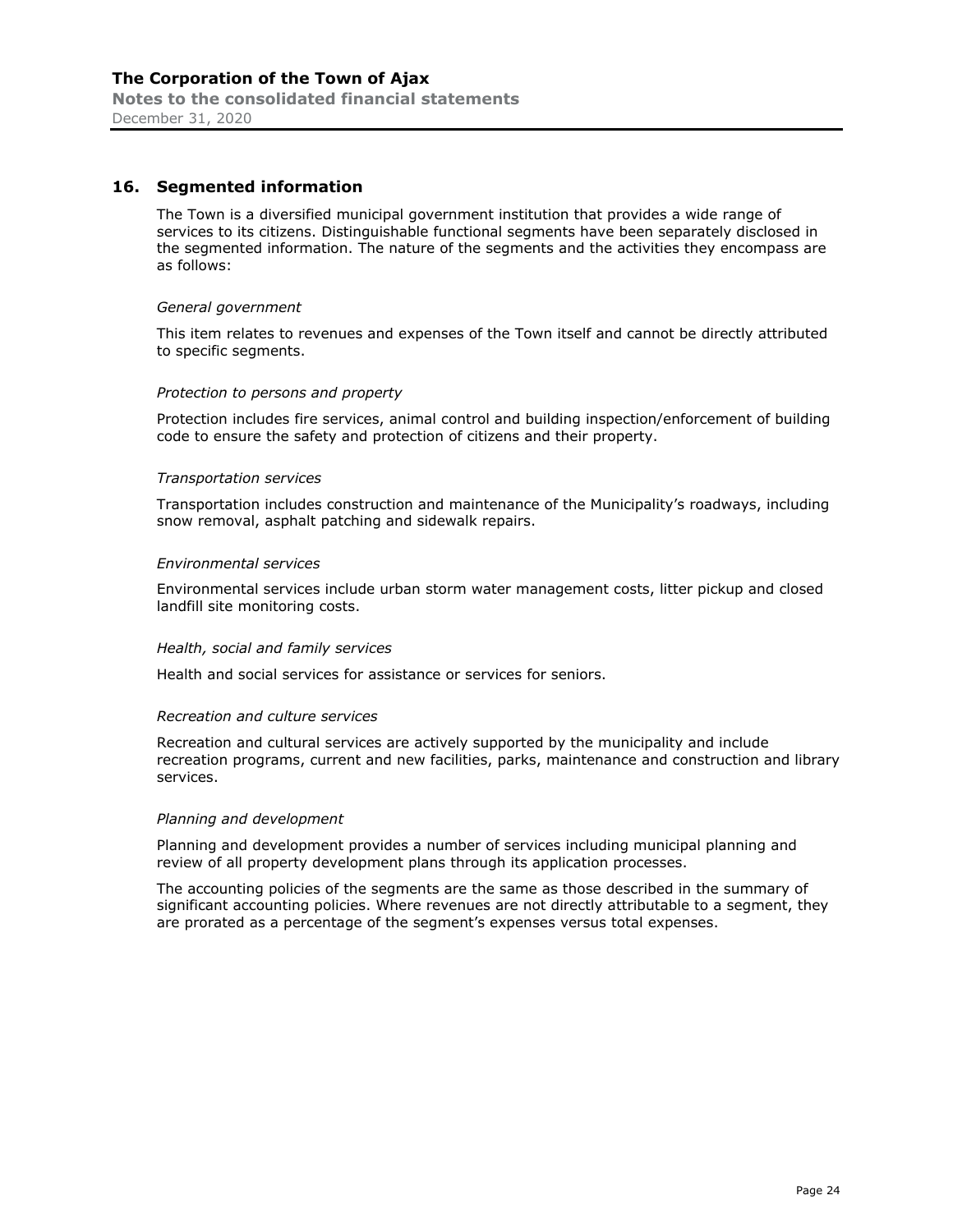**Notes to the consolidated financial statements**  December 31, 2020

# **16. Segmented information (continued)**

|                         |             | <b>Protection to</b> |                                          |           | Health, social | <b>Recreation</b> |                     |                          |              |
|-------------------------|-------------|----------------------|------------------------------------------|-----------|----------------|-------------------|---------------------|--------------------------|--------------|
|                         | General     |                      | persons and Transportation Environmental |           | and family     | and culture       | <b>Planning and</b> |                          | 2020         |
|                         | government  | property             | services                                 | services  | services       | services          | development         | <b>Unallocated</b>       | <b>Total</b> |
|                         |             |                      |                                          |           |                |                   |                     |                          | \$           |
| Revenue                 |             |                      |                                          |           |                |                   |                     |                          |              |
| Taxation                | 6,924,433   | 16,866,867           | 17,413,019                               | 3,205,958 | 183,665        | 24,812,046        | 3,044,622           | -                        | 72,450,610   |
| User charges            | 702,561     | 4,319,229            | 3,756,005                                | 41,211    | 43,917         | 2,034,146         | 2,004,233           | $\overline{\phantom{m}}$ | 12,901,302   |
| Government grants       | 2,348,000   |                      |                                          | —         | 54,337         | 214,393           | 35,577              | $\overline{\phantom{m}}$ | 2,652,307    |
| Gaming and casinos      | 164,468     | 400,618              | 413,590                                  | 76,147    | 4,362          | 589,330           | 72,315              | —                        | 1,720,830    |
| Investment income       | 191,408     | 466,243              | 481,340                                  | 88,621    | 5,077          | 685,868           | 84,161              | —                        | 2,002,718    |
| Restricted funds earned | 287,923     | 9,730                | 13,698,175                               | 17,571    |                | 2,809,213         | (1, 149, 335)       | —                        | 15,673,277   |
| Penalties and interest  |             |                      |                                          |           |                |                   |                     |                          |              |
| on taxes                | 176,831     | 430,733              | 444,680                                  | 81,871    | 4,690          | 633,631           | 77,751              |                          | 1,850,187    |
| Donations and           |             |                      |                                          |           |                |                   |                     |                          |              |
| contributed assets      |             |                      | 9,770,683                                | 5,609,688 |                | 570,321           |                     | —                        | 15,950,692   |
| Government business     |             |                      |                                          |           |                |                   |                     |                          |              |
| enterprise              |             |                      |                                          |           |                |                   | —                   | 2,510,220                | 2,510,220    |
| Loss on disposal of TCA |             |                      | (3,552,320)                              |           |                |                   |                     |                          | (3,552,320)  |
| Other                   | 527,102     | 15,175               | 455,040                                  |           |                | 94,541            | 328,866             |                          | 1,420,724    |
|                         | 11,322,726  | 22,508,595           | 42,880,212                               | 9,121,067 | 296,048        | 32,443,489        | 4,498,190           | 2,510,220                | 125,580,547  |
| Expenses                |             |                      |                                          |           |                |                   |                     |                          |              |
| Salaries, wages and     |             |                      |                                          |           |                |                   |                     |                          |              |
| benefits                | 10,831,103  | 19,084,092           | 5,056,001                                | 454,871   | 22,105         | 15,408,341        | 3,102,650           | —                        | 53,959,163   |
| Materials, supplies     |             |                      |                                          |           |                |                   |                     |                          |              |
| and services            | 2,157,344   | 832,509              | 6,697,493                                | 208,411   | 31,652         | 4,311,829         | 401,616             | $\qquad \qquad$          | 14,640,854   |
| Contracted services     | 2,007,795   | 744,422              | 1,291,593                                | 588,454   | 6,533          | 1,837,332         | 250,334             |                          | 6,726,463    |
| Rents and financial     |             |                      |                                          |           |                |                   |                     |                          |              |
| expenses                | 118,000     |                      | 797,867                                  |           | 7,378          | 73,239            | 1,095               | -                        | 997,579      |
| Amortization            | 1,276,424   | 1,016,329            | 9,994,542                                | 3,157,932 |                | 8,856,065         | 6,469               | $\overline{\phantom{m}}$ | 24,307,761   |
| Other                   | (6,676,802) | 1,984,140            | 590,154                                  | 87,773    | 189,985        | 4,320,483         | 508,949             | —                        | 1,004,682    |
|                         | 9,713,864   | 23,661,492           | 24,427,650                               | 4,497,441 | 257,653        | 34,807,289        | 4,271,113           | $\overline{\phantom{m}}$ | 101,636,502  |
| Annual surplus          | 1,608,862   | (1, 152, 897)        | 18,452,562                               | 4,623,626 | 38,395         | (2,363,800)       | 227,077             | 2,510,220                | 23,944,045   |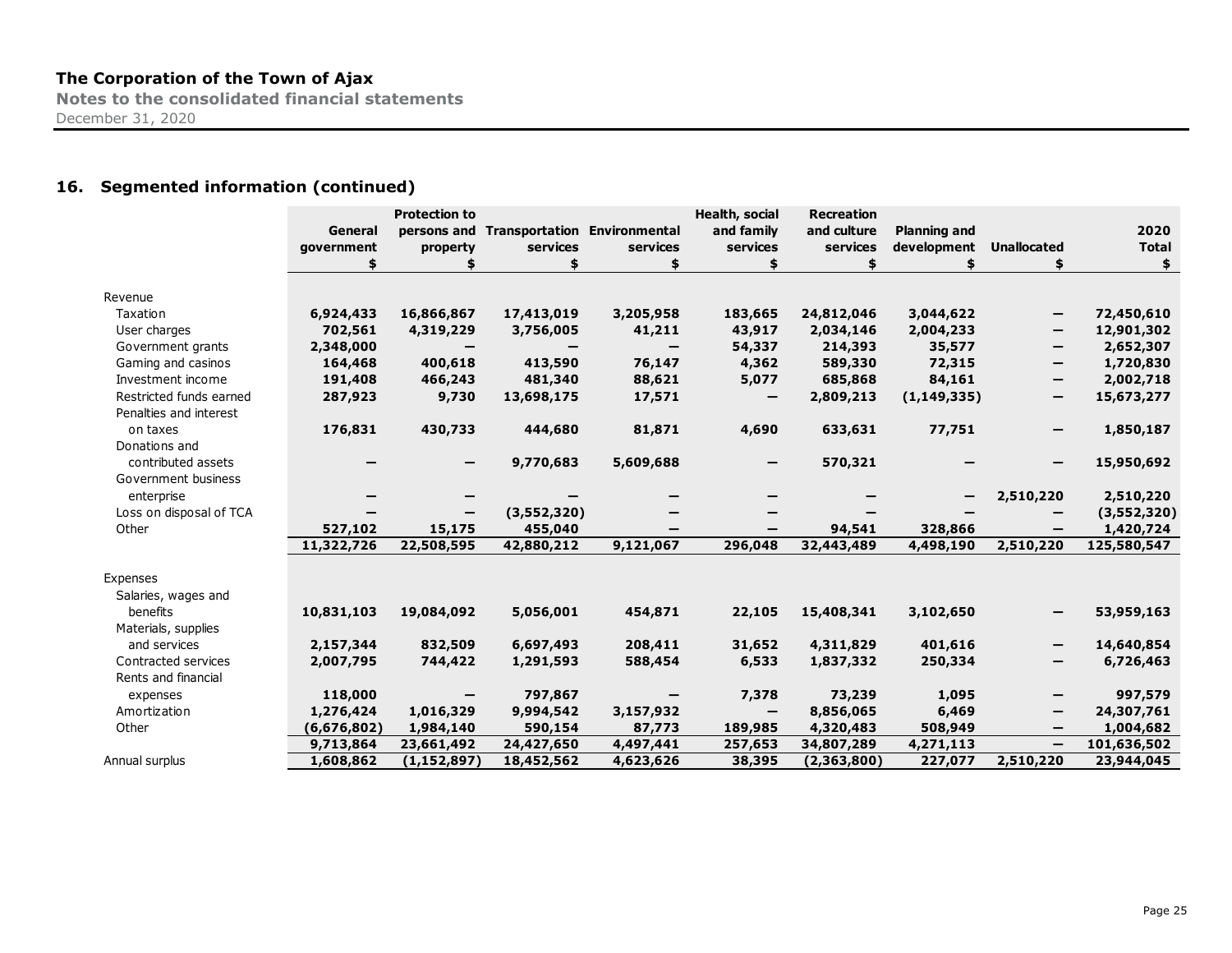**Notes to the consolidated financial statements**  December 31, 2020

# **16. Segmented information (continued)**

|                                      |             | Protection to            |                |                   | Health, social           | Recreation  |              |                          |             |
|--------------------------------------|-------------|--------------------------|----------------|-------------------|--------------------------|-------------|--------------|--------------------------|-------------|
|                                      | General     | persons and              | Transportation | Environmental     | and family               | and culture | Planning and |                          | 2019        |
|                                      | government  | property                 | services       | services          | services                 | services    | development  | Unallocated              | Total       |
|                                      | \$          | \$                       | \$             | \$                | \$                       | \$          | \$           | \$                       | \$          |
| Revenue                              |             |                          |                |                   |                          |             |              |                          |             |
| Taxation                             | 10,175,112  | 14,420,902               | 13,030,534     | 2,638,900         | 182,693                  | 26,190,776  | 2,666,240    |                          | 69,305,157  |
| User charges                         | 418,210     | 3,015,439                | 793,044        | 60,383            | 98,555                   | 7,553,078   | 1,087,588    |                          | 13,026,297  |
| Government grants                    |             |                          |                |                   | 21,916                   | 176,844     | 24,423       |                          | 223,183     |
| Gaming and casinos                   | 1,267,882   | 1,796,934                | 1,623,686      | 328,823           | 22,765                   | 3,263,534   | 332,230      |                          | 8,635,854   |
| Investment income                    | 454,570     | 644,249                  | 582,135        | 117,892           | 8,162                    | 1,170,065   | 119,113      |                          | 3,096,186   |
| Restricted funds earned              | 84,750      | 1,628                    | 2,274,233      | 54,657            | $\overline{\phantom{0}}$ | 9,151,869   | 600,190      | $\qquad \qquad -$        | 12,167,327  |
| Penalties and interest               |             |                          |                |                   |                          |             |              |                          |             |
| on taxes                             | 277,189     | 392,852                  | 354,976        | 71,889            | 4,977                    | 713,486     | 72,633       |                          | 1,888,002   |
| Donations and                        |             |                          |                |                   |                          |             |              |                          |             |
| contributed assets                   |             |                          | 10,392,920     | 5,585,193         |                          | 485,848     |              |                          | 16,463,961  |
| Government business                  |             |                          |                |                   |                          |             |              |                          |             |
| enterprise                           |             |                          |                |                   |                          |             |              | 1,053,241                | 1,053,241   |
| Change in valuation of investment in |             |                          |                |                   |                          |             |              |                          |             |
| government business enterprise       |             |                          |                |                   |                          |             |              |                          |             |
| on amalgamation                      |             |                          |                |                   |                          |             |              | 10,060,153               | 10,060,153  |
| Gain on disposal of TCA              |             |                          | 54,384         |                   |                          |             |              |                          | 54,384      |
| Other                                | 281,694     | 31,330                   | 453,919        |                   | 8,500                    | 1,453,249   | 53,300       |                          | 2,281,992   |
|                                      | 12,959,407  | 20,303,334               | 29,559,831     | 8,857,737         | 347,568                  | 50,158,749  | 4,955,717    | 11,113,394               | 138,255,737 |
|                                      |             |                          |                |                   |                          |             |              |                          |             |
| Expenses                             |             |                          |                |                   |                          |             |              |                          |             |
| Salaries, wages and                  |             |                          |                |                   |                          |             |              |                          |             |
| benefits                             | 9,981,664   | 18,354,236               | 5,550,201      | 307,629           | 28,968                   | 19,907,828  | 3,247,811    |                          | 57,378,337  |
| Materials, supplies                  |             |                          |                |                   |                          |             |              |                          |             |
| and services                         | 2,836,805   | 967,844                  | 3,030,986      | 481,497           | 25,573                   | 8,353,835   | 446,767      |                          | 16,143,307  |
| Contracted services                  | 1,883,761   | 748,191                  | 1,984,379      | 299,816           | 13,586                   | 2,432,803   | 483,399      |                          | 7,845,935   |
| Rents and financial                  |             |                          |                |                   |                          |             |              |                          |             |
| expenses                             | 165,648     | $\overline{\phantom{0}}$ | 551,918        | $\qquad \qquad -$ | 21,703                   | 305,629     | 1,205        | —                        | 1,046,103   |
| Amortization                         | 1,297,643   | 1,051,759                | 9,247,402      | 2,918,845         |                          | 7,922,887   | 6,469        | $\qquad \qquad -$        | 22,445,005  |
| Other                                | (537, 695)  | 1,026,857                | (351, 448)     | 45,268            | 190,766                  | 1,303,111   | (90, 605)    | —                        | 1,586,254   |
|                                      | 15,627,826  | 22,148,887               | 20,013,438     | 4,053,055         | 280,596                  | 40,226,093  | 4,095,046    | $\overline{\phantom{0}}$ | 106,444,941 |
| Annual (deficit) surplus             | (2,668,419) | (1,845,553)              | 9,546,393      | 4,804,682         | 66,972                   | 9,932,656   | 860,671      | 11,113,394               | 31,810,796  |